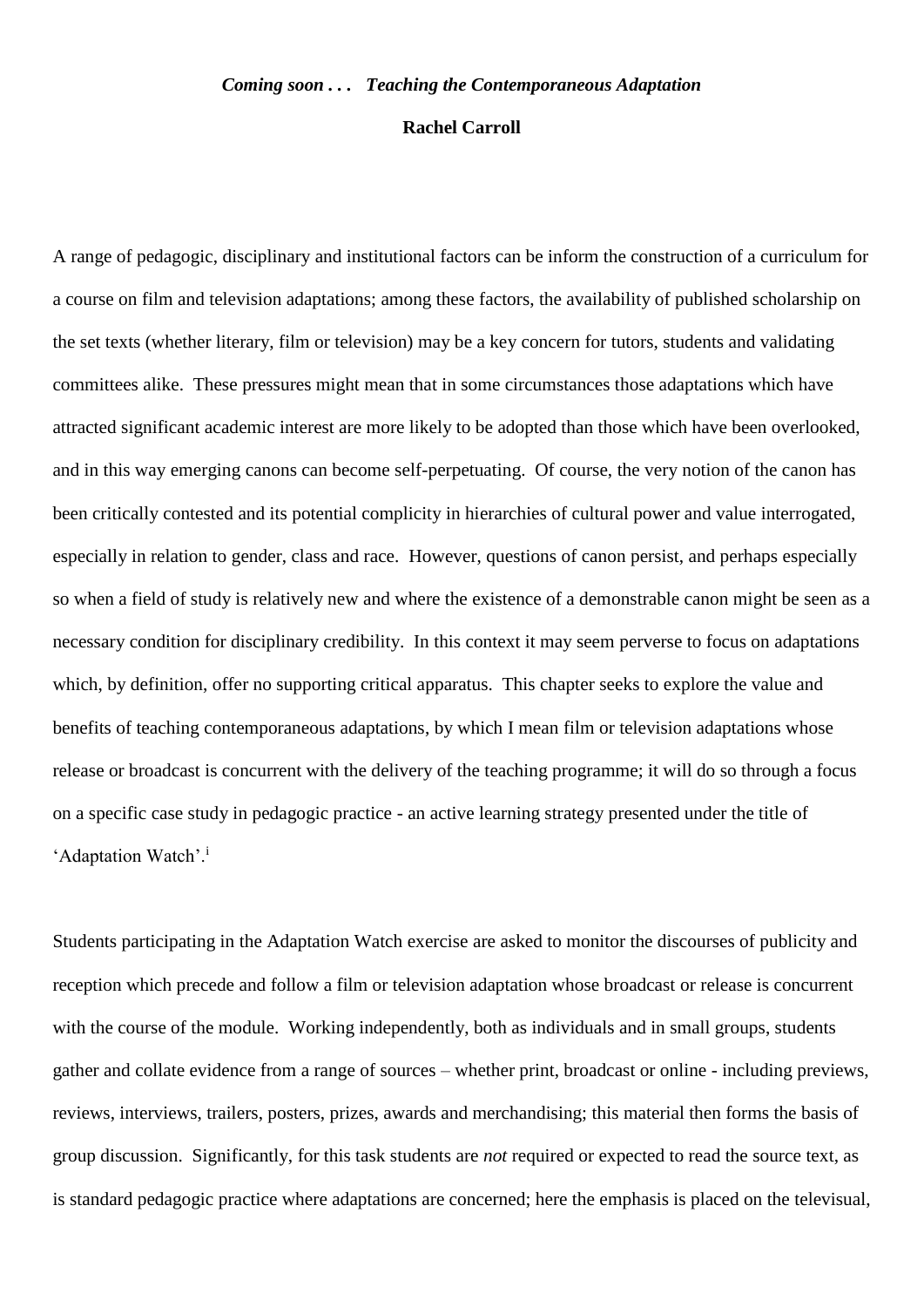cinematic and critical contexts in which film and television adaptations are produced and consumed. This task has been employed in two contexts, both taking the form of final year option modules offered within an English Honours programme at a UK University.<sup>ii</sup> The first context is a module dedicated to the study of film and television adaptations which aims to explore the key critical, contextual and historical contexts in which adaptation as a cultural practice can be understood. In this context the Adaptation Watch task is an integral part of a teaching programme which also incorporates the close comparative analysis of a selection of film and television adaptations and their source texts. The second context is a module on twenty first century literary culture which aims to examine the changing conditions of literary production, consumption and reception and their impact on books as a cultural form, authorship as a conceptual category and reading as a collective experience; in this context film and television adaptations are studied alongside topics including literary prize culture, book clubs and reading groups, public reading events, celebrity authorship and literary biopics.

The design and delivery of Adaptation Watch was informed by two pedagogic principles. Firstly, while close comparative analysis continues to be an invaluable methodology for adaptation studies, its propensity to privilege the literary source text over the adapted text – perhaps especially when taught in English Literature curricula contexts – can be problematic. Through a focus on discourses of publicity and reception this strategy seeks to promote an appreciation of televisual and cinematic contexts. Secondly, this exercise is designed to foster qualities of initiative, autonomy and independence and to do so in a context where the drama, suspense and excitement of 'live' projects are positively mobilised in support of student engagement. Terry Smith suggests that the experience of the 'contemporaneous' is defined by the following qualities: "its immediacy, its presentness, its instantaneity, its prioritising of the moment over the time, the instant over the epoch, of direct experience of multiplicitous complexity over the singular simplicity of distanced reflection".<sup>iii</sup> In this task, tutor and students alike occupy the identical moment of the contemporary; neither is privileged by the advantage that hindsight affords and all experience – simultaneously - the same journey of enquiry and discovery. In this way, this exercise aims to dissolve the boundary between culture as an object of canonised study and culture as a lived experience to which we all contribute. Moreover, it seeks to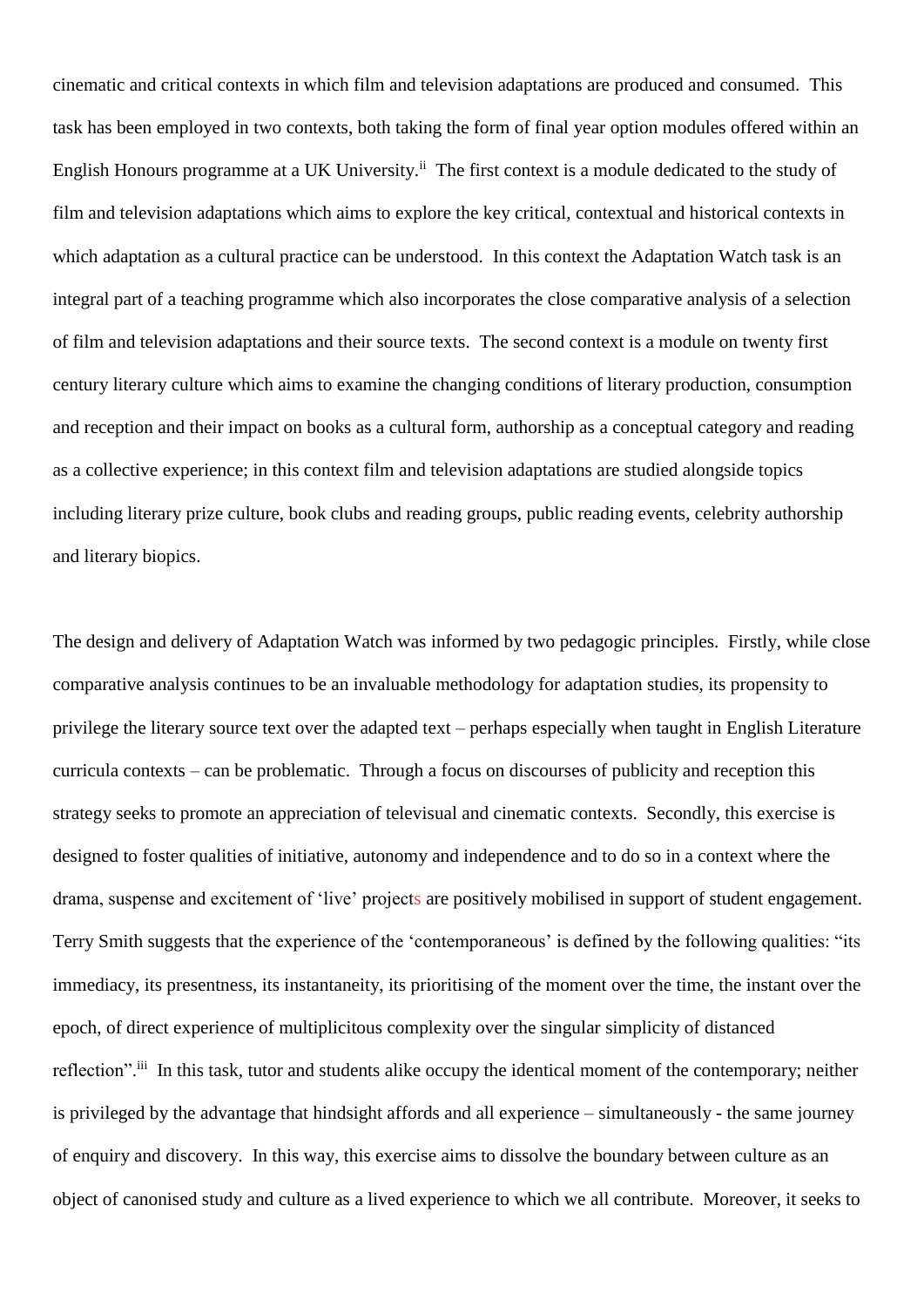enable students to recognise themselves as active producers – rather than passive consumers - of cultural meaning.

This chapter will offer three Adaptation Watch topics as case studies;<sup>iv</sup> it will consider the intertextual relationship between source text, adaptation and 'remake' in relation to *Brideshead Revisited* (UK, Dir. Julian Jarrold, 2008), the representation of black British history in the classic adaptation with reference to *Wuthering Heights* (UK, Dir. Andrea Arnold, 2011) and the relationship between literary prizes and adaptation, with a focus on postcolonial politics, with a focus on *Life of Pi* (US / Taiwan / UK, Dir. Ang Lee, 2012).

### **Revisiting** *Brideshead Revisited*

British director Julian Jarrold's 2007 film *Becoming Jane* brought the aesthetics of the post-Andrew Davies literary adaptation to the task of imagining the life of a classic author. Making no special claim to historical authenticity - and taking some liberties with the known details of her life - this biopic of Jane Austen was nevertheless not denounced as a travesty by Austen enthusiasts. It is perhaps a testament to the new kinds of literary celebrity which have been cultivated by a culture of appropriation and adaptation that it takes its place in the ever expanding canon of the Austen industry (from Karen Joy Fowler's 1994 novel *The Jane Austen Book Club* to Amy Heckerling's 1995 film *Clueless* to Hank Green and Bernie Su's 2013 web drama *The Lizzie Bennet Diaries*), which increasingly takes its cue from the sensibilities of its consumers rather than from any deference to traditional notions of authorial control. The kind of cavalier fidelity evident in *Becoming Jane* seemed to signal an interesting shift in the expanded field of literary adaptation, with the signifiers of a particular kind of 'classic' adaptation being applied to the historic genre of the biopic, and Austen's life imagined as if she were a character in an adaptation of one of her own novels. However, any expectations that Jarrold might bring a similar ingenuity to his next project – the 2008 feature film *Brideshead Revisited* – seem to have been met with disappointment in much of the film's critical reception.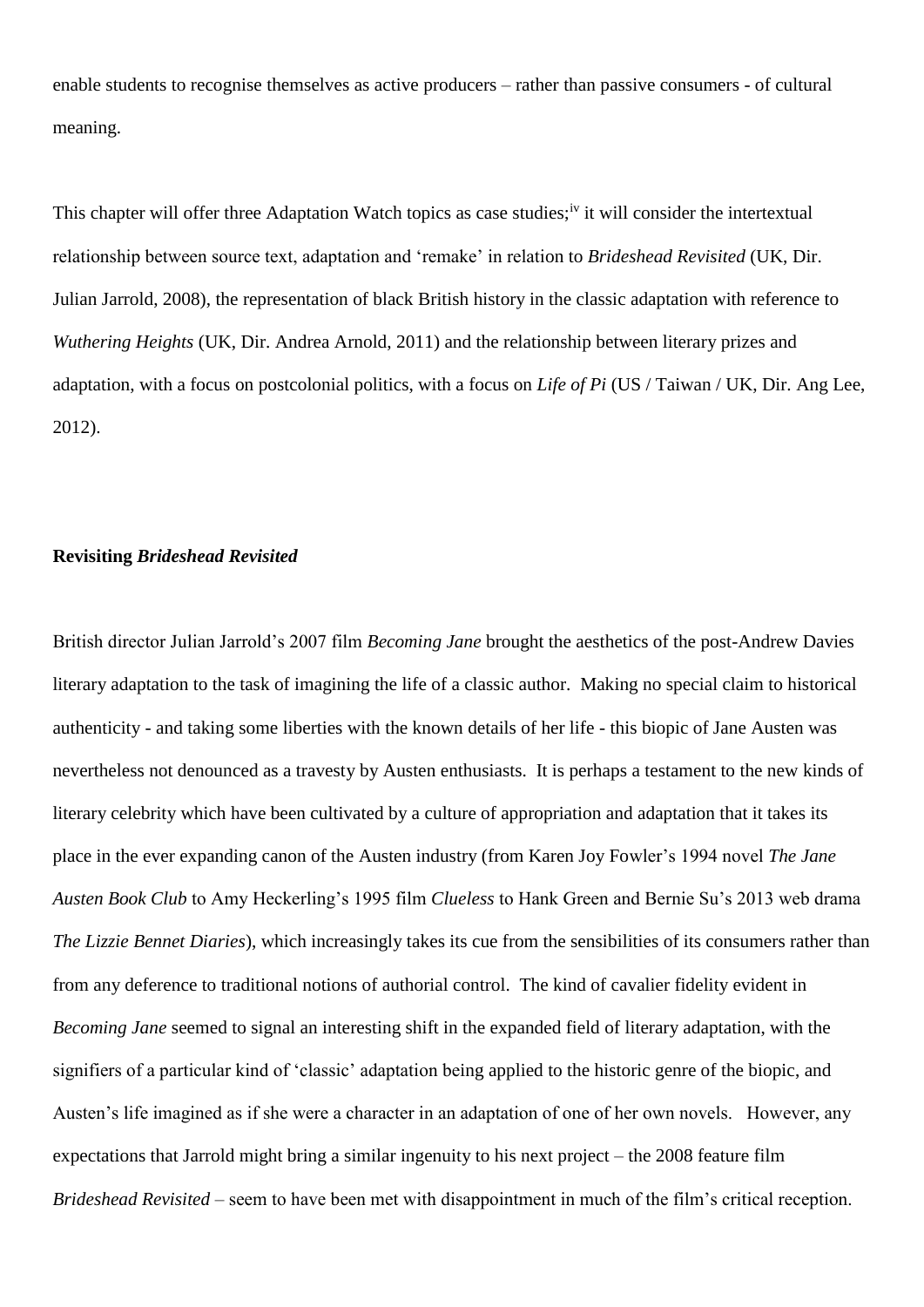Indeed, many reviewers compared Jarrold's film unfavourably with the 'original', whose memory loomed large over the marketing and reception of this film. However, the 'original' that most reviewers and audiences had in mind was not the literary source text – Evelyn Waugh's 1945 novel – but its celebrated 1981 television adaptation, directed by Charles Sturridge and Michael Lindsay–Hogg with a screenplay by John Mortimer. As Philip Kemp has put it: "For many [the 1981 adaptation] remains a towering achievement, no less bathed in an aura of romantic nostalgia than the Marchmain family and their great house of Brideshead, in Waugh's original novel."<sup>v</sup>

In his 2007 book *Film Adaptation and its Discontents: From Gone With the Wind to The Passion of the Christ*, Thomas Leitch observes that the 1981 Granada Television production of *Brideshead Revisited* "profited from an ... important lesson": "a classic adaptation did not require a classic original."<sup>vi</sup> A film or television adaptation can acquire a 'classic' status within the canons of adaptation studies for a variety of reasons and this is exemplified in the 1981 *Brideshead Revisited*, which has become a key reference point in the field. Firstly, the broadcast of *Brideshead Revisited* attracted both critical acclaim, in the broadsheet press and beyond, and popular audiences. It was significant cultural and industrial event, both in terms of popular television viewing memory and in terms of setting new precedents for the commission and production of quality television drama. As such *Brideshead Revisited* (1981) has attained a cultural prestige which continues to survive the passage of years; the release of the 2008 *Brideshead Revisited* seems to have acted as an occasion for the public renewal and reaffirmation of its value, now acquiring the additional credential of having withstood the test of time. Secondly, within the field of adaptation studies, *Brideshead Revisited* (1981) is widely recognised as having established key generic signifiers for the classic adaptation, especially in the context of television production and broadcast; as Sarah Cardwell puts it, *Brideshead Revisited* (1981) "provided an instigation of various traits of content, style and mood which still define the genre today."vii Leitch writes that it was "the first of the BBC miniseries to establish an aesthetic distinct from either the radio or the theatrical aesthetic of its television predecessors".<sup>viii</sup> In other words, it marks the emergence of the serialised television adaptation as a genre in its own right, rather than as a derivative of its precursors; moreover, this is achieved by the mobilisation of specific production values and a particular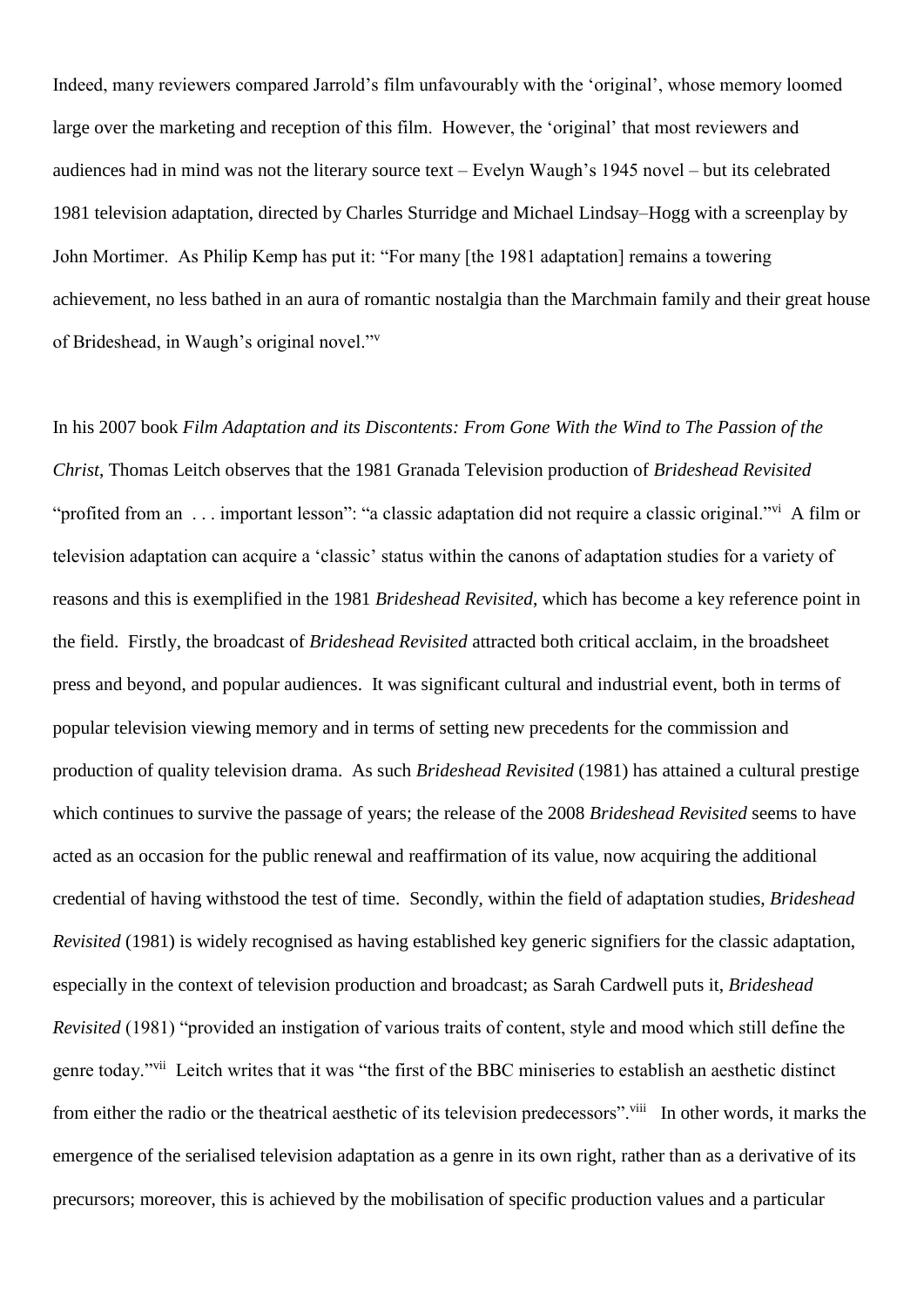period aesthetic. *Brideshead Revisited* was first broadcast in the UK not on the BBC, perceived as the traditional home of the classic adaptation, but on ITV, a commercial public service network, airing between October and December 1981 in eleven weekly episodes. Its capacity to attract and retain a mass audience was by no means a foregone conclusion, perhaps especially given its focus on the lives of an aristocratic elite. However, as Cardwell has written: "The sedate pace of the narrative in *Brideshead*, though arising from fidelity to the source book, was subsequently adopted as a generic stylistic trait, along with other peculiarities of style such as its particular use of framing and editing." Moreover, Leitch (and others) attribute its appeal to the seductive visual spectacle it presented: "Locations from Oxford University to Castle Howard were chosen for maximum visual splendour and sumptuously photographed, and exterior shots carefully planned to include notable or recognizable architectural monuments." However, it is its charged mobilisation of selected signifiers of national cultural heritage which have ensured that *Brideshead Revisited* (1981) has become central to a key set of debates in adaptations studies: those concerning the politics of the heritage film as it emerged in the context of the adversarial politics of Thatcherite Britain. The ideological meanings of nostalgia have been the particular focus of this debate and a yearning for the past is central to a narrative structure driven by the act of 'revisiting'. As Leitch puts it:

*Brideshead Revisited* was canonized by a television adaptation that embalmed in exhaustive detail and epic length the narrator's achingly nostalgic attitude, at once disillusioned and enduringly romantic, toward a vanished idyllic past and the fugitive promise of social mobility in an England defined by class-consciousness.<sup>xi</sup>

In this context, the decision to film the 2008 adaptation of Waugh's novel on the same location as the 1981 production – the historic house, estate and gardens of Castle Howard in North Yorkshire – served to determine the terms of the film's reception in ways which proved unfavourable to the later film.<sup>xii</sup>

In his article "Refiguring National Character: The Remains of the British Estate Novel", John J. Su writes that: "the country house represents a prominent object of nostalgia in [Waugh's *Brideshead Revisited* and Ishiguro's *The Remains of the Day*] and postwar British society more generally because of its long-standing association with continuity, tradition, and Englishness".<sup>xiii</sup> In *Brideshead Revisited* (2008) the film location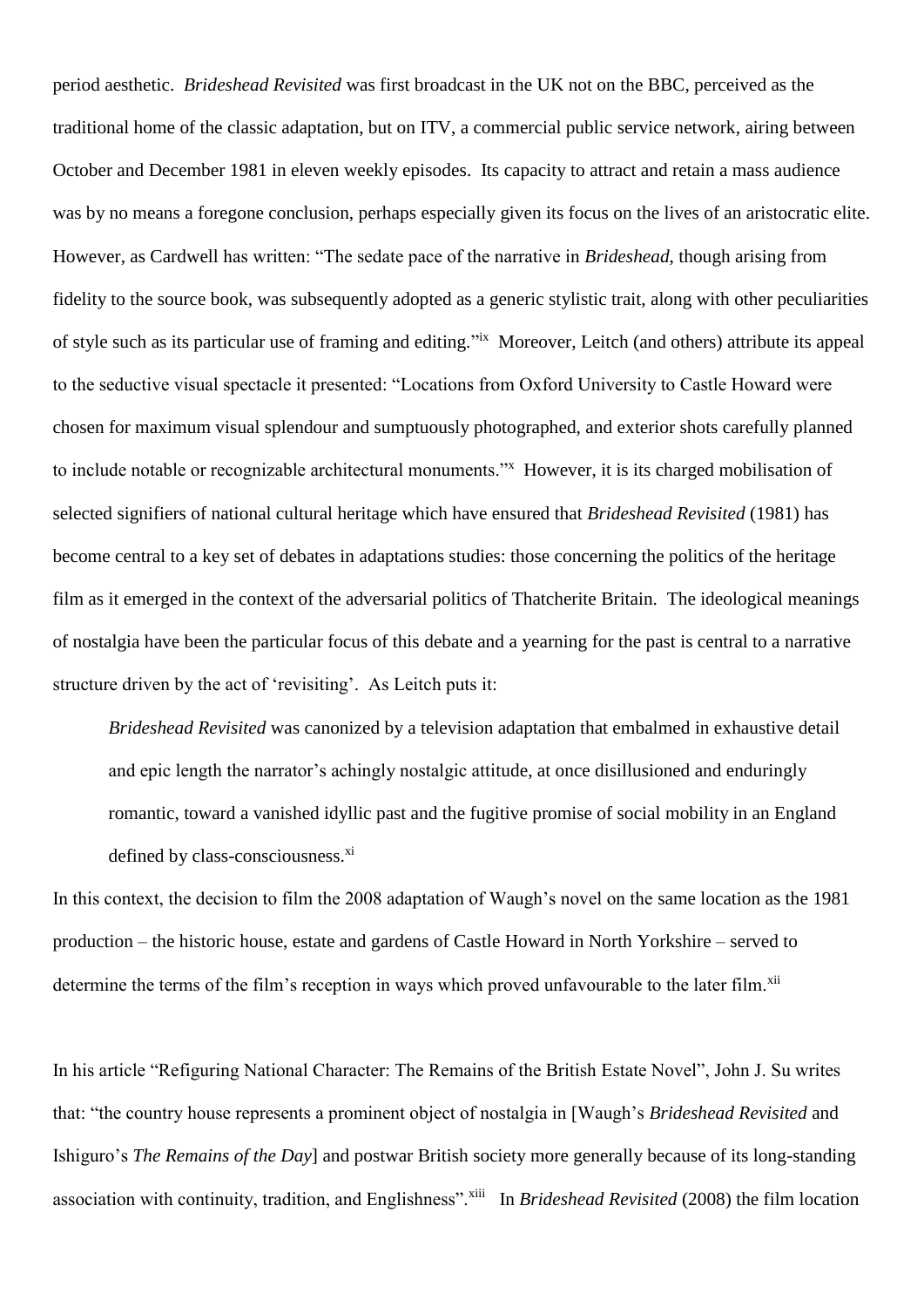inadvertently activates a nostalgia for a past adaptation; it serves as hallowed ground not so much in its role as Brideshead but as the site of the location of the 1981 production. The use of an identical - and unmistakable – location inevitably evokes the memory of the first adaptation and perhaps implicitly posits it as the source text, provoking comparisons in which the criteria of fidelity centre on the 1981 adaptation rather than Waugh's 1945 novel. While *Brideshead Revisited* (2008) announces itself as a classic adaptation, the very status of the source text as a 'classic' is in some way dependent on – and arguably an after-effect of its adaptation in 1981. Moreover, its celebrated location takes on a celebrity aura analogous to a star persona, whose extra-textual identity is more insistent than the 'character' it is ostensibly enlisted to play. This raises the question of whether *Brideshead Revisited* (2008) should be considered an adaptation (of Waugh's novel) or a *remake* (of the 1981 television series) – a possibility which the title itself seems to ironically underline, given its potential to be misread as a cinematic sequel by the uninitiated. Constantine Verevis suggests that "the concept of remaking is never simply a quality of texts, but is the secondary result of a broader discursive activity".<sup>xiv</sup> Indeed, Catherine Grant writes that the status of a film as an adaptation is determined not only by its relation to a source text but by "those discourses of publicity, promotion and reception which make known the generic framework within which to comprehend [it]".<sup>xv</sup> While discourses of publicity and promotion sought to identify this film as an adaptation of a classic novel, discourses of reception often figured it as an inferior remake.

As Grant's article demonstrates, the film remake can be a vehicle for an autuerist intervention as much as a commercial strategy designed to capitalise on a 'pre-sold' property. However, *Brideshead Revisited* (2008) was widely perceived as falling short of the interpretative originality expected of an auteur production. In a review for the *New York Times*, A.O Scott described *Brideshead Revisited* (2008) as a "strenuously picturesque adaptation", "necessarily shorter [than the television series, broadcast on PBS in 1982]", "less faithful to Waugh's book" and "tedious, confused and banal."<sup>xvi</sup> Scott concludes that it is a "lazy, complacent film, which takes the novel's name in vain."<sup>xvii</sup> Roger Ebert pronounces it "a good sound example of the British period drama; mid-range Merchant Ivory, you could say" but judges that "the movie is not the equal of the TV production, in part because so much material had to be compressed into such a short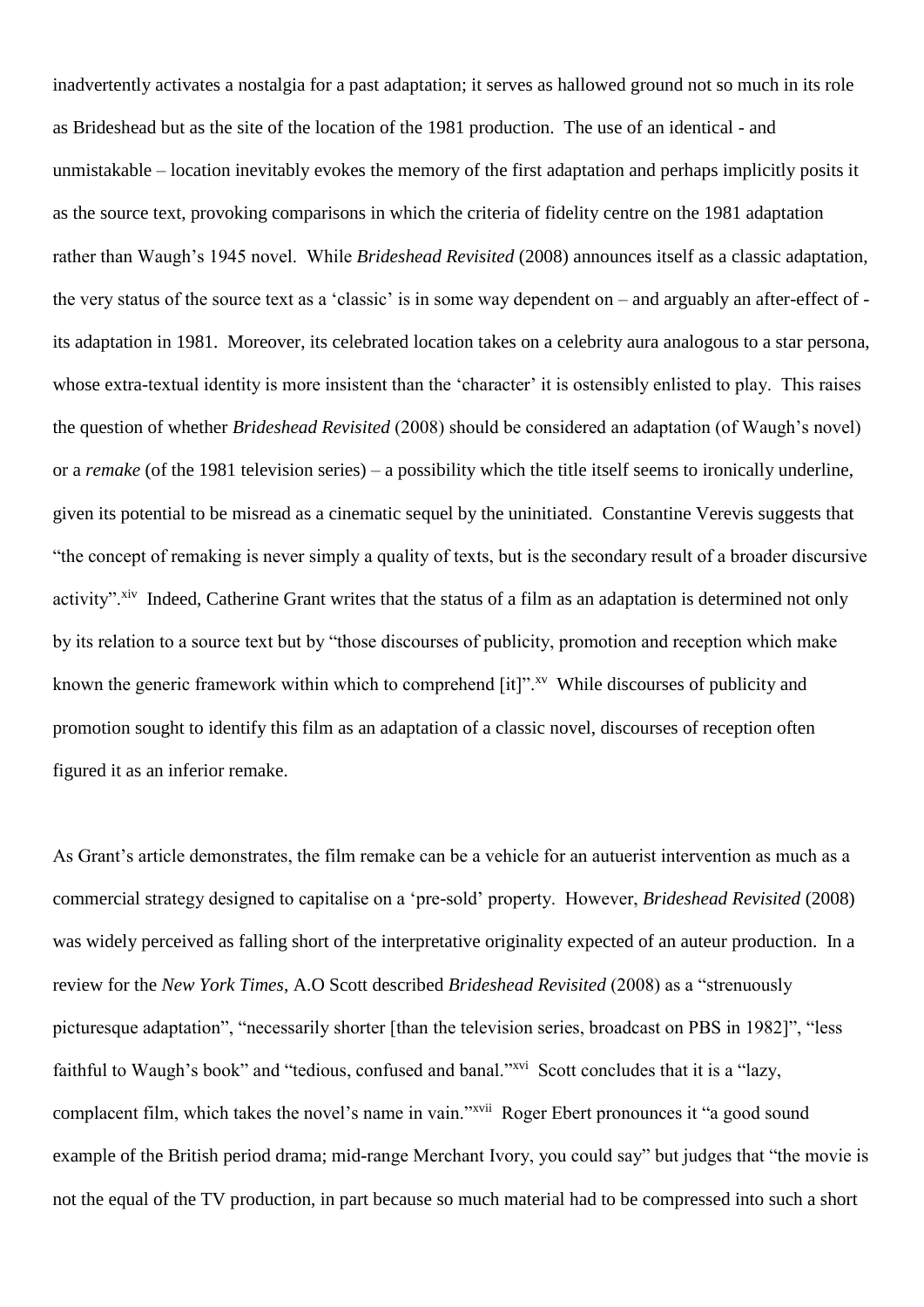time."xviii Writing in *The Observer*, Philip French expresses disappointment with this "dull, perfunctory and moderately efficient"xix film and in *The Guardian* Peter Bradshaw dismisses it as a "handsome-looking, workmanlike but fundamentally uninspired and obtuse adaptation" which offers "neither the time nor space to swoon".  $\frac{xx}{x}$  The language of automated labour which runs through these reviews – "perfunctory", "efficient" and "workmanlike" - suggest that the seductive mechanisms of the classic adaptation are now not only familiar but visible to audiences once dazzled by the judicious placing of carefully costumed actors, with old school theatrical pedigrees, within the stately interiors of ancestral homes. Directors who merely set these signifiers in motion are now castigated as either working the machinery too hard to achieve the desired languorous tone ("strenuously picturesque") or as not working hard enough to bring something new and original to the proceedings ("lazy" and "complacent"). Bradshaw, French and Scott, make a point of referring to Waugh's book as a "resplendent" xxi novel of "rich fibre" and "delight", xxii which "live[s] and breathe[s]"<sup>xxiii</sup> but the references to the length of this feature film – which could hardly match the 11 hours screening time of its television counterpart – suggest that it is the memory of the 1981 adaptation against which this film is being compared. "Why revisit it?" asks Bradshaw and declares the outcome "superfluous".<sup>xxiv</sup> A capacity to inspire and accommodate multiple interpretations, and to acquire new meanings for new audiences in successive historical and cultural contexts, is arguably a key characteristic of the classic text – such a text is not exhausted but renewed by 'revisiting'. The reception of Jarrold's *Brideshead Revisited* seems to instate the 1981 Granada Television production as simultaneously the original source and the definitive version, enlisting discourses of fidelity in defence of an adapted text elevated to the canons of quality television, while at the same time deploying the language of creative ennui to belittle the very act of adaptation as derivative.

## *Wuthering Heights* **and black British history**

As the director of a literary biopic of a leading adaptation 'property' Jarrold's progression to the classic adaptation did not seem remarkable; by contrast, the news that an auteur director more often situated in a British social realist tradition was to direct a new film adaptation of Emily Brontë's 1847 novel *Wuthering*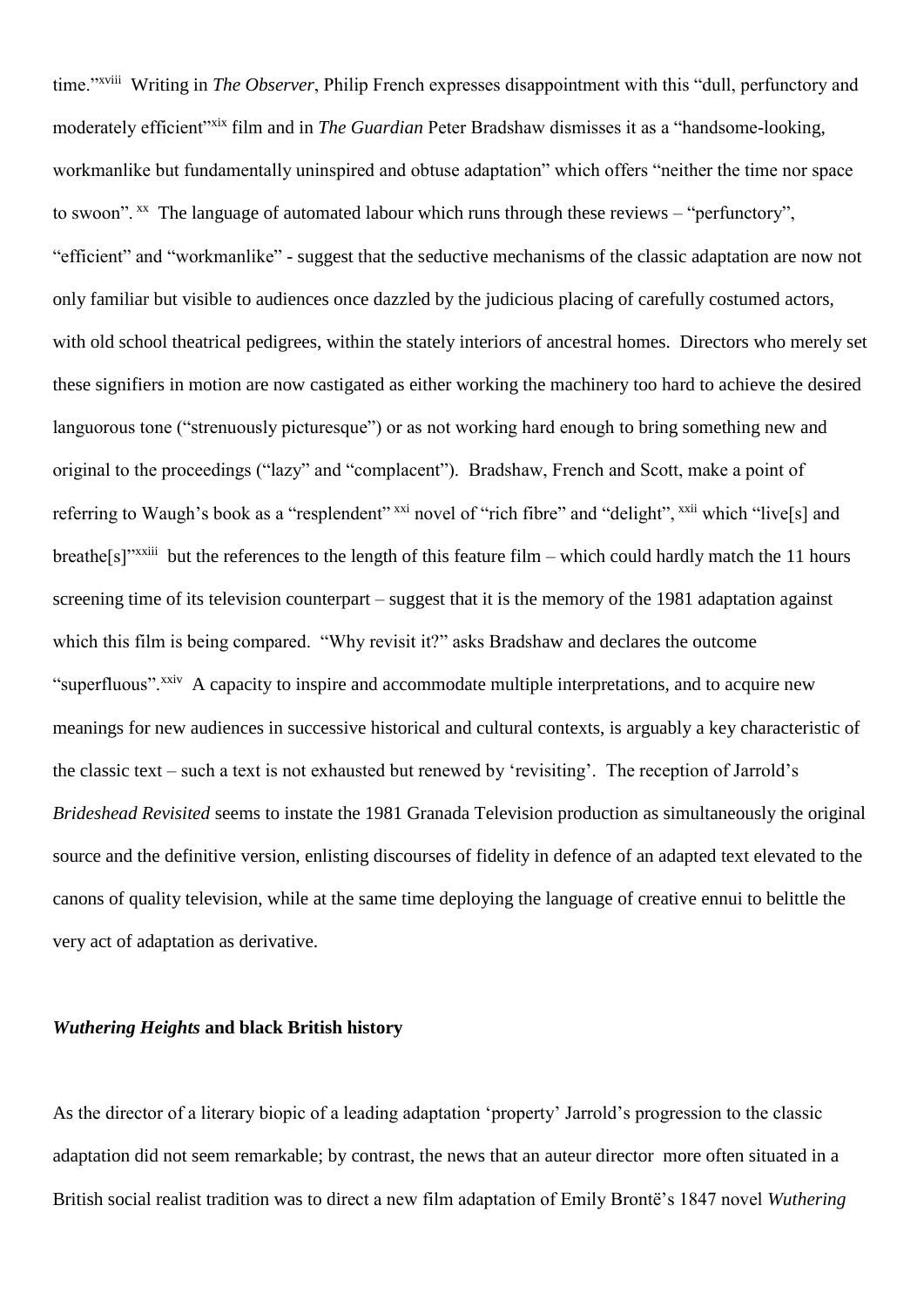*Heights* was met with surprise and anticipation. As the director of the critically acclaimed *Red Road* (2006) and *Fish Tank* (2009) – both awarded the Jury Prize at the Cannes Film Festival – Andrea Arnold's cinematic signature has come to be associated with contemporary themes, poetic realism, psychological drama (including transgressive desire) and naturalistic performance. A period drama and literary adaptation marked a significant departure for Arnold and the critical reception of her film confirmed that her *Wuthering Heights* was very much an expression of a distinctive cinematic vision. Reviews were distinguished both by repeated references to Arnold's authorial signature (legitimised as an original creative intervention, rather than criticised as overwriting the 'original') and to the perceived conventions of the literary adaptation as a genre. In a feature article in *Sight & Sound*, Amy Raphael pronounces the film an "anti-heritage take"xxv on Brontë's novel and one which "tear[s] up the rule book for adapting period novels."<sup>xxvi</sup> Reviewing the film in the same publication, Kate Stables describes it as "stripping away . . . literary, romantic and supernatural trappings" and "gutting the gothic framework of the novel".<sup>xxvii</sup> Writing in similar terms, Peter Bradshaw in *The Guardian* sees the film as "strip[ping] the story ruthlessly down to its bare essentials"<sup>xxxviii</sup> and "sweep[ing] away the period choreography of the conventional literary adaptation".<sup>xxix</sup> Both Stables and Bradshaw celebrate the "shock of the new" xxx delivered by this adaptation, with Bradshaw adding that such a sensation is "something I never expect to get from any classic literary adaptation". *xxxi* Raphael even goes so far as to attribute a "punk ethos" xxxii to Arnold's film, in an essay whose title - "Love Will Tear Us Apart" evokes the post-punk music scene from the other side of the Pennines, conjuring a northern sensibility uniquely forged by industry and landscape. The language of "stripping", "sweeping" and "gutting" is suggestive of an act of artistic renovation which is both iconoclastic (in terms of literary adaptation convention) and 'faithful' (in terms of its dedication to an idea of textual truth). The more conventional classic adaptation has often been castigated for its over-reliance on dialogue at the expense of the wider audio-visual qualities of the medium as a mode of storytelling; in this context Nicolas Becker's sound design is especially significant when interpreted as expressing a kind of sensual fidelity to the aural and material texture of the 'original'. In *The Independent*, Anthony Quinn notes that "dialogue is pared to a minimum, while incidental music is banished almost entirely",<sup>xxxiii</sup> while in *The Observer* Philip French applauds the "remarkable soundtrack . . . [which] incorporates wind, birdsong, barking dogs, rain, the flapping of shutters,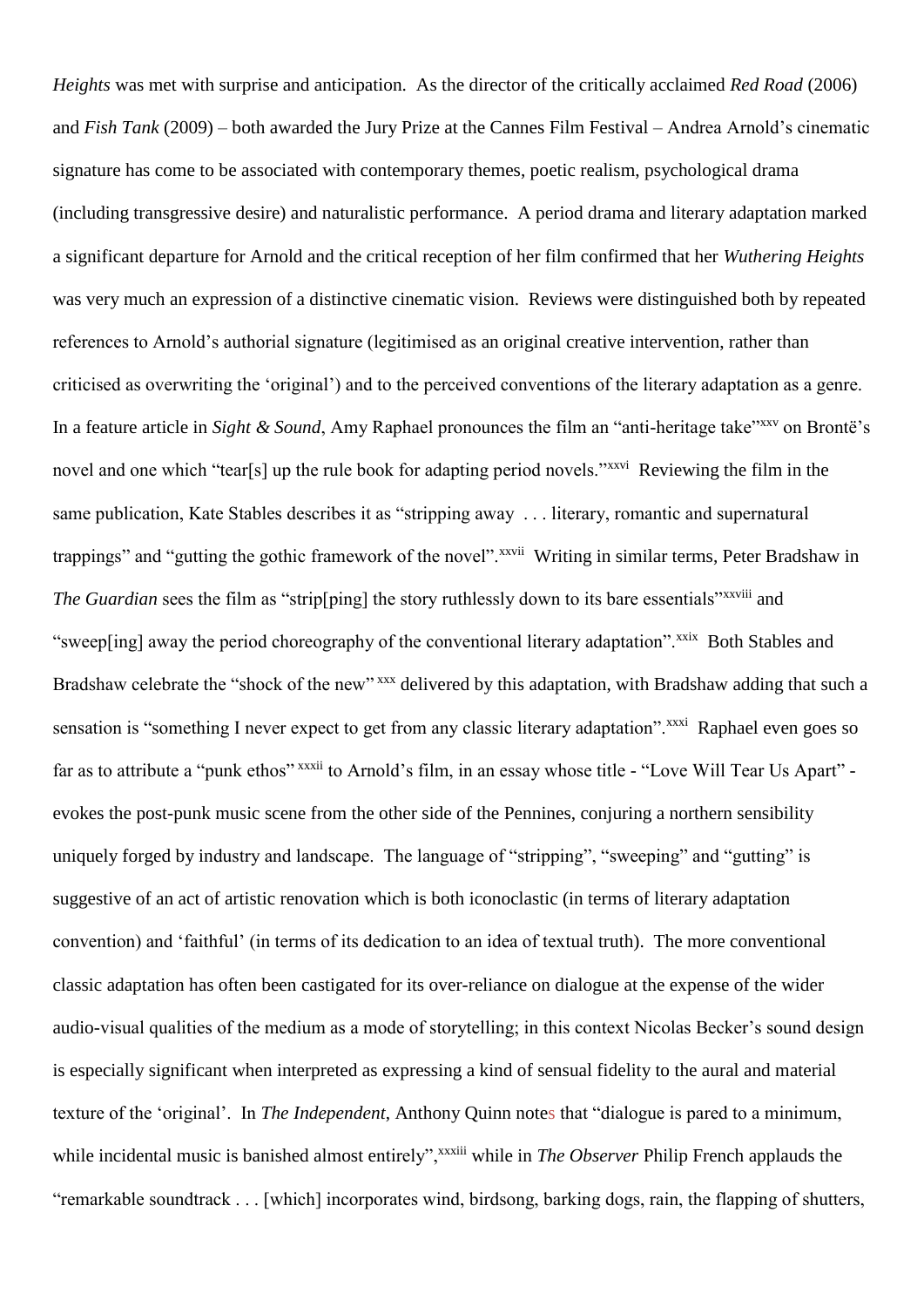the whispering of leaves, the chattering of insects and the creaking of trees into a great symphony of nature."<sup>xxxxiv</sup> Indeed, critics reached for new analogies to capture the novel kind of non-verbal fidelity manifested in this adaptation, with Bradshaw suggesting a radical reversal of the relationship between source and adapted text:

In the most extraordinary way, Arnold achieves a kind of pre-literary reality effect. Her film is not presented as another layer of interpretation, superimposed on a classic's frills and those of all the other remembered versions, but an attempt to create something that might have existed before the book, something on which the book might have been based, a raw semi-articulate series of events, later polished and refined as a literary gemstone. That is an illusion, of course, but a convincing and thrilling one.<sup>xxxv</sup>

However, it took the intervention of a commentator outside of the circle of established film reviewing to identify the importance of another departure from classic adaptation convention. In an article written in response to the release of Arnold's film adaptation of Brontë's *Wuthering Heights*, and published on *The Guardian's* website in October 2011, British actor Paterson Joseph wrote: "Black actors belong in British costume drama. After all, we've been around for a lot longer than 1948".<sup>xxxvi</sup> Joseph was responding to the casting of black British actors Solomon Glave and James Howson in the roles of the younger and older Heathcliff. This casting is significant in a number of ways; it can be understood as exposing and challenging the unacknowledged racial politics of the classic adaptation genre but also as a gesture of fidelity to the source text which is an implicit critique of leading adaptations of the past.

In his essay, "Secrets and lies: black British histories and British historical films," Stephen Bourne makes the following observation:

Over more than a century of cinema, the black historical presence in Britain has been all but invisible in British popular films. In this entire period, black appearances in films with British historical settings have been limited to a few fleeting appearances by extras . . .<sup>xxxvii</sup>

The literary adaptation is a key genre of the period drama and has played an important role in establishing its generic signifiers. However, as Sarita Malik has suggested in *Representing Black Britain: Black and Asian*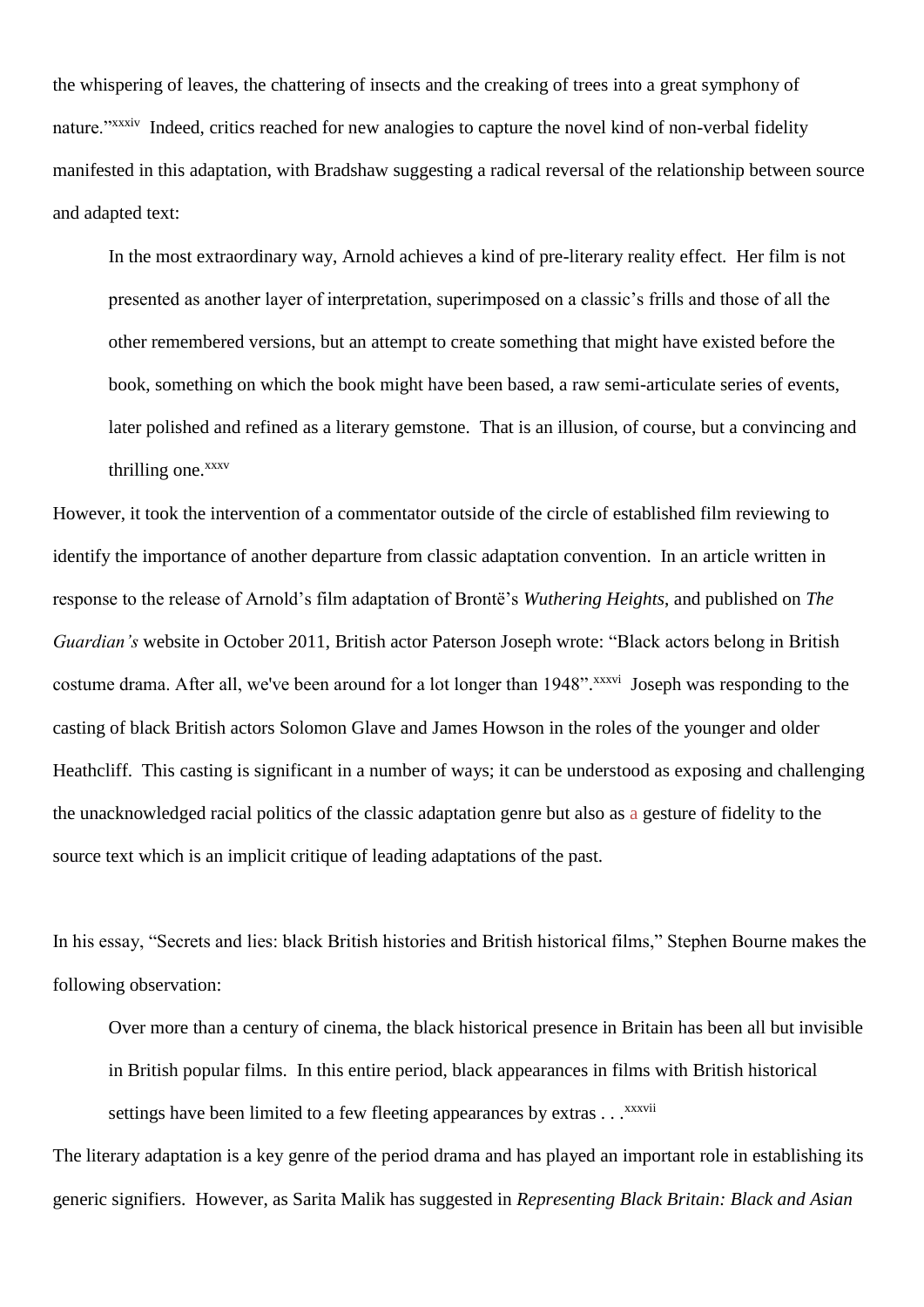*Images on Television*, non- white actors continue to be "locked out"<sup>xxxviii</sup> of this branch of quality television drama and prestige film production. Two factors can be identified as conspiring to exclude black British actors – and black British histories – in this way. Firstly, the dominance of a particular set of source texts, located in the era of the British Empire and foregrounding the lives and experiences of subjects privileged by race, class and colonialism. Secondly, the persistence of casting strategies which, on the one hand, have failed to represent the historical presence of non-white people in Britain and, on the other, have proved peculiarly resistant to integrated casting strategies (now commonplace in film and television adaptations of Shakespeare's plays). Indeed, Bourne suggests that " there is ample ammunition for regarding 'whiteness' as a specific generic trait of British period films, even if it is one that their audiences unthinkingly take for granted."<sup>xxxxix</sup> Joseph is not the first British actor to speak out about this issue; in a interview conducted by Stephen Bourne in 1996, Carmen Munroe commented: "'I feel disheartened every time I look at the screen and see something like *Pride and Prejudice* [the 1995 BBC television production which attracted record audiences for British television drama] or *Sense and Sensibility* [Ang Lee, USA / UK, 1996] that will exclude ... minority ethnic artists."<sup>xl</sup> The absence of non-white actors in classic adaptations perpetuates a misleading vision of Britain's history and cultural heritage and owes more to a fidelity to culturally constructed and ideologically problematic generic signifiers than it does to a presumed authenticity to period detail. The casting of black British actors in Arnold's film casts into relief the role of literary adaptation in erasing the visibility of black British identity and history from the collective cultural memory; however, this is not a rare example of integrated casting (in which the perceived race or ethnicity of the actor performing the role would have no significance in the narrative), but a motivated casting strategy which has its roots in the source text.

In Brontë's novel, the character of Heathcliff is repeatedly, if ambiguously, racially marked. Found destitute on the streets of Liverpool by Mr Earnshaw, the unnamed foundling is described by Nelly as "a dirty, ragged, black-haired child; big enough both to walk and talk" and "repeat[ing] over and over again some gibberish that nobody could understand."<sup>xli</sup> Mrs Linton later rebukes Cathy for "'scouring the country with a gipsy!'",xlii a term which Susan Meyer describes as "the generic designation for a dark-complexioned alien in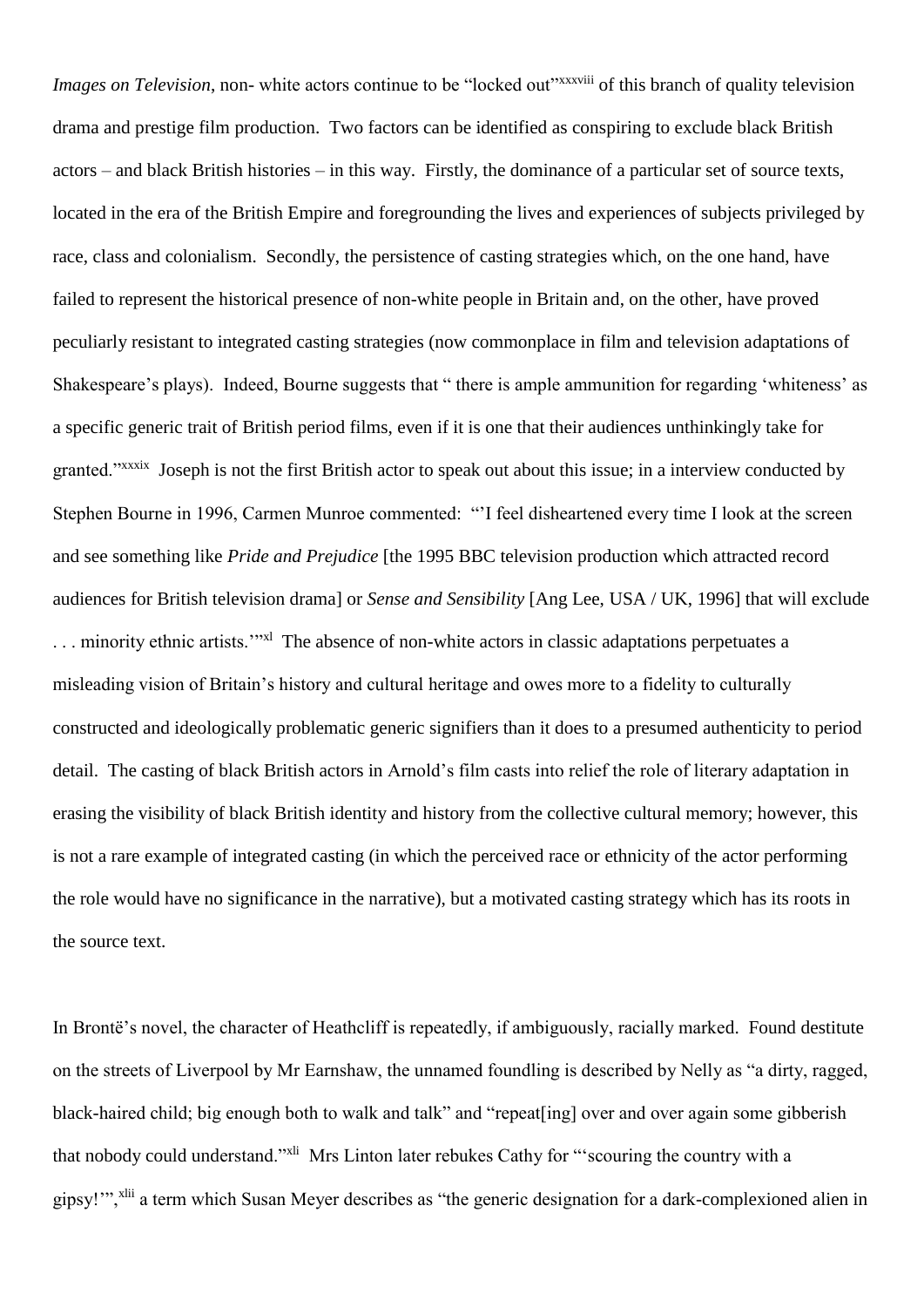England", <sup>xliii</sup> and Mr Linton refers to him as: "that strange acquisition my late neighbour made in his journey to Liverpool – a little Lascar, or an American or Spanish Castaway.<sup>'"xliv</sup> Mr Earnshaw describes the child he discovered as "'dark almost as if it came from the devil<sup>""xly</sup> and he is dehumanised and objectified as an object of property in Nelly's account of the family legend: "he picked it up and inquired for its owner – Not a soul knew to whom it belonged . . ."<sup>xlvi</sup> However, the casting of Heathcliff in television and film adaptations has followed persistent conventions which seem to defy these textual clues. Laurence Oliver's Heathcliff in William Wyler's 1939 *Wuthering Heights* has served as a template for later casting, with Heathcliff's 'otherness' being signified by dark, unkempt hair contrasted against a markedly pale complexion. This pattern is followed both in Peter Kosminsky's 1992 film adaptation and the Mammoth Screen / WGBH Boston co-production, directed by Coky Giedroyc and broadcast on ITV in the UK in 2009, where Ralph Fiennes and Tom Hardy mirror their co-stars (Juliette Binoche and Charlotte Riley) in the length of their dark hair and pallor. Even where cross gender casting is employed – as in *Sparkhouse* (BBC, Dir. Robin Shepperd, Screenplay by Sally Wainwright, 2002) - the 'Heathcliff' figure (played by Sarah Smart) is instantly identifiable by the contrast between her raven black hair and alabaster skin. This possibly Celtic fashioning of Heathcliff perhaps lends weight to interpretations of the novel which posit him as a child of the Irish diaspora; as Elsie Michie (and Winifred Gérin before her) has noted: "Brontë's description of Heathcliff . . . links him to Victorian representations of the Irish children who were pouring into England in the late 1840s as a result of the potato famine."<sup>xlvii</sup> However, Arnold's adaptation explictly evokes a different diaspora, not only in the casting but also in the script. In *Imperialism at Home: Race and Victorian Women's Fiction*, Susan Meyer identifies 1769 as the year in which Mr Earnshaw finds the child Heathcliff destitute on the streets of Liverpool:

... the city was England's largest slave-trading port, conducting seventy to eighty-five percent of the English slave trade along the Liverpool Triangle. . . Thousands of black slaves were living in England itself in the late eighteenth century, concentrated particularly in the port cities of London, Liverpool and Bristol, to which they had been brought by captains of slaving vessels and planters, government officials, and military officers returning to the West Indies.<sup>xlviii</sup>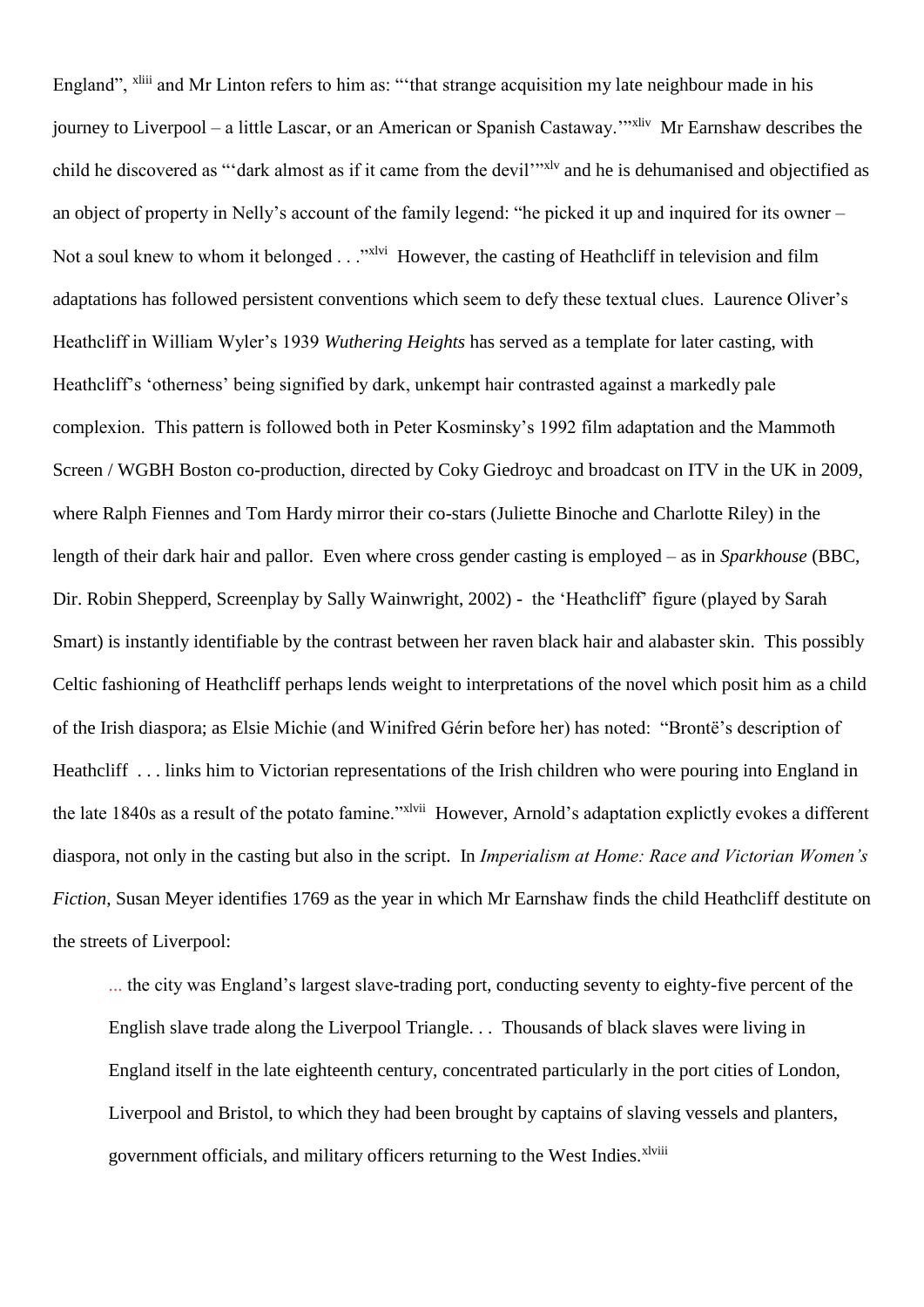Andrea Arnold's film adaptation makes this history visible not only by casting black British actors in the roles of the younger and older Heathcliff, but also by depicting Heathcliff as a child whose first language is not English and whose body is marked by scars and brands which seem to identify him as a child of the triangular trade. The abuse to which he is subjected – both verbal and physical – in the film adaptation then becomes an extension of a historically rooted racialised oppression; the violence of Empire is literally brought home to the English household and its displaced subjects made visible in such a way as to prompt the audience to question the ways in which prior adaptations may have marginalised a significant dimension of this radically troubling text.

### **'Prizing Otherness' and** *Life of Pi*

Yann Martel's 2001 Man Booker Prize winning fabulist novel *Life of Pi* has been described more than once as 'unfilmable', an accolade in disguise which implicitly defines a book's literary value in direct proportion to its resistance to conversion to cinematic narrative. Its adaptation by an auteur director renowned for his "genre versatility",<sup>xlix</sup> including critically acclaimed literary adaptations of Jane Austen's *Sense and Sensibility* (1995), Rick Moody's *The Ice Storm* (1997) and Annie Proulx's *Brokeback Mountain* (2005), ensured that its release would assume the status of a major cultural 'event' in both the film and literary worlds. When Ang Lee's film adaptation of Martel's shipwreck fantasy received 11 Academy Award nominations the conditions seemed to be set for a 'perfect storm' as far as the film and publishing industry's apparatus of cultural prestige are concerned. The release and reception of this film adaptation presented an opportunity to observe and analyse a specific form of cultural triangulation – namely, between contemporary literary fiction, literary prize culture and the adaptation industry.

In her 2009 book *Marketing Literature: The Making of Contemporary Writing in Britain*, Claire Squires argues that literary prizes "play a crucial role in the interaction between genre and the marketplace, and are one of the forces that come to influence notions of cultural value and literariness."<sup>1</sup> Indeed, the production and circulation of cultural value through the mechanism of the literary prize is the key concern of James F.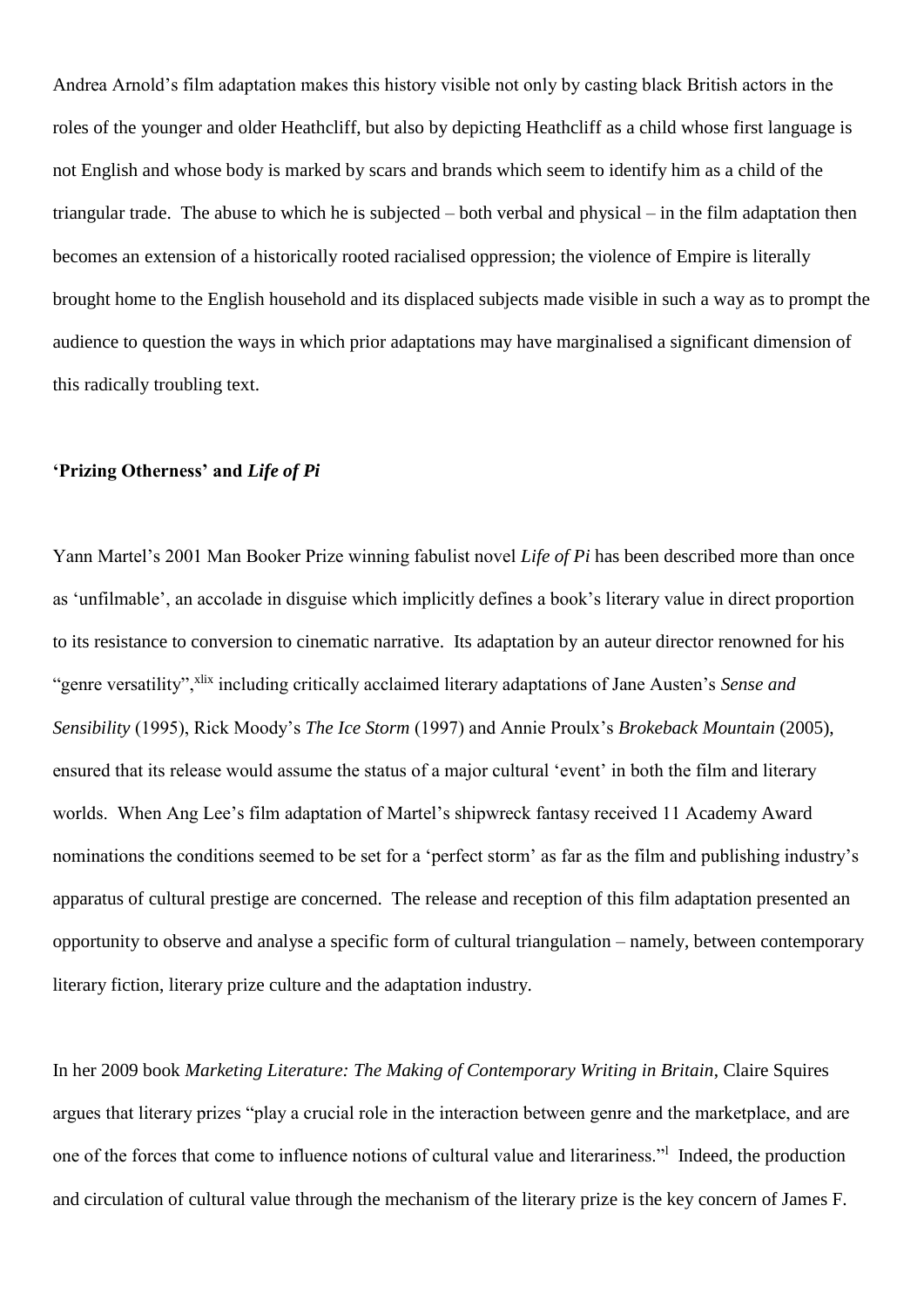English's 2005 book *The Economy of Prestige: Prizes, Awards and the Circulation of Cultural Value*. English suggests that the annual controversies which attend the award of leading prizes should not distract us from paying attention to their economic, cultural and ideological power, arguing that: "prizes are not a threat or contamination with respect to the field of properly cultural practice on which they have no legitimate place. The prize *is* cultural practice in its quintessential contemporary form [emphasis in original]".<sup>1</sup> The close correspondence between the award of a prestigious literary prize to a contemporary novel and the likelihood of its being optioned for film or television adaptation is likewise a relationship which Simone Murray asks us to take seriously when she proposes that: "literary prizes do not merely legitimate symbolic capital in a particular cultural segment, but moreover actively facilitate the conversion of that capital into other media sectors. . . "<sup>lii</sup> Murray situates the literary prize within what she calls the 'adaptation network', an expanded field of contexts and conditions which shape the production, circulation and reception of adaptations:

Literary prizes constitute a crucial but commonly overlooked node of the adaptation network. Chiefly, the literary prize's role is to catalyse adaptation, by drawing attention to a particular text . . . By broadening interest in the title beyond the reviews pages of the literary community, typically increasing sales and public recognition of the winning volume in the process and, through a combination of all of these factors, markedly increasing the likelihood of the title's adaptation into other media formats.<sup>liii</sup>

The literary adaptation has played a key role in the evolution of the 'prestige' film production, and the award of an internationally recognised literary prize often serves to provide advance cultural legitimation through the perceived status of the literary 'property'. Jim Collins has discerned the "creation of [a] new terrain for quality cinema, between blockbuster movies and the art house cinema<sup>"liv</sup> which he designates the 'cineliterary'; he offers the "seamless, simultaneous, interconnection of novel, film, featurette, Web site, and digital reading device" as the "foundation of cine-literary culture" within which "reading the book has become only one of a host of interlocking literary experiences."<sup>Iv</sup> Collins posits Miramax, under the creative co-direction of Harvey Weinstein, as playing a key role in the creation of this new critically acclaimed and commercially successful product and writes that: "Weinstein's explanation of the success of Miramax in a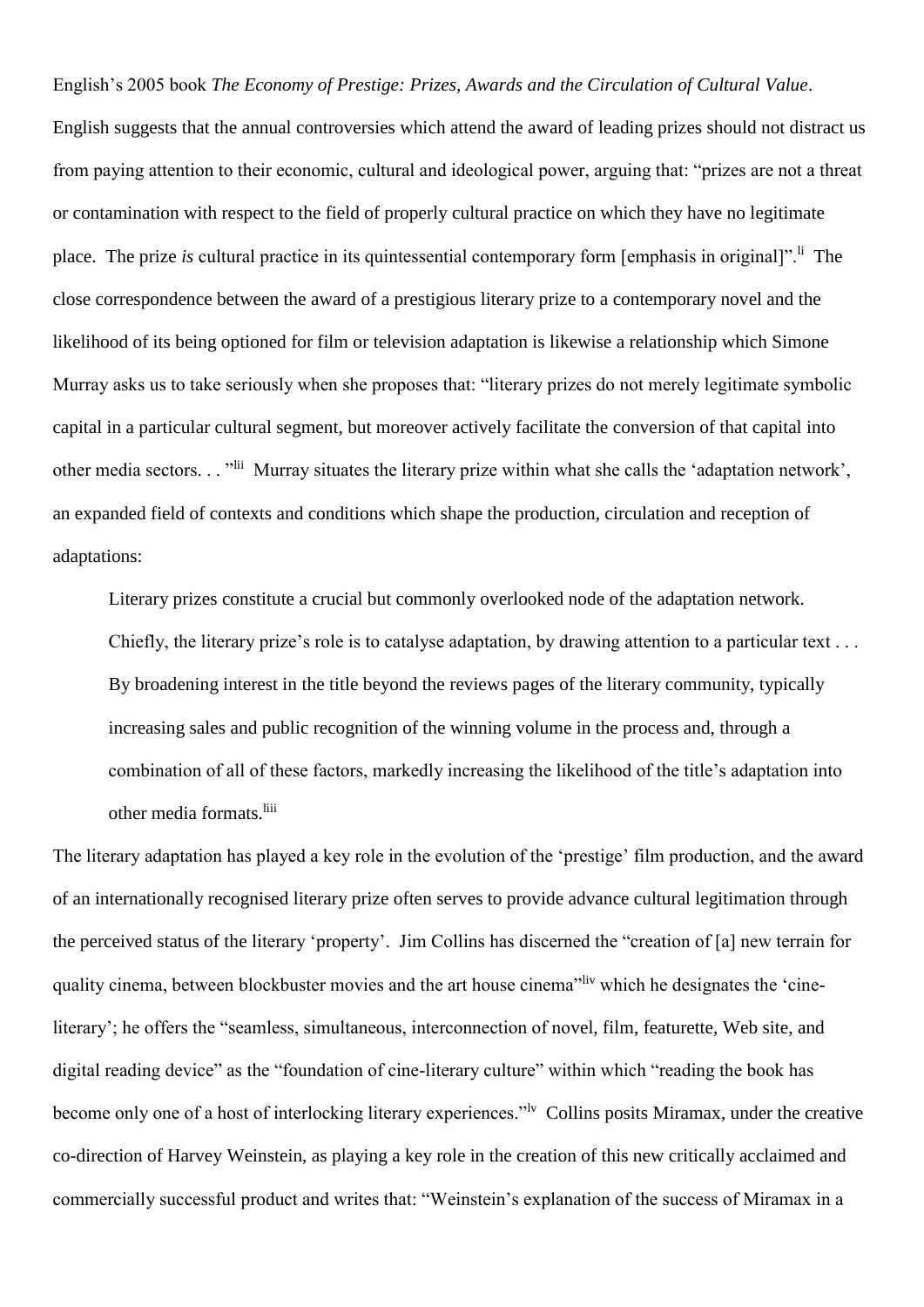Hollywood dominated by high-concept blockbusters – 'our special effects are *words*' – suggest just how important literary values were in that success story [emphasis in original]".<sup>Ivi</sup> This turn of events is especially significant when considering the critical history of literary adaptations, whose cinematic credentials have often been perceived to be compromised by an emphasis on the verbal at the expense of the visual. Ang Lee's *Life of Pi* presents an interesting departure from the emerging conventions of the cine-literary in that (to paraphrase Weinstein) this film's special effects *were* its special effects, both in the judgement of its reviewers and of the Academy of Motion Picture Arts and Sciences.

A recurring motif in the critical reception of Ang Lee's film, which combined live action and computer generated imagery, was the discrepancy between the spectacular special effects and the quality of its narrative content. In a review headed "Great Tiger – a pity the narrative of *Life of Pi* is all at sea", Anthony Quinn's admiration for Lee's "Wonder of the Universe movie, sumptuously shot, ravishingly coloured and absolutely up to the minute in its use of 3D technology" was qualified by a disappointment with its dramatic lassitude: "For long sections one forgets what the story is meant to be proposing at all, aside from the infinite possibilities of digital technology."lvii Similarly, Peter Bradshaw in *The Guardian* applauds the "technical brilliance" and "stunning" effects" of this "awards-season movie" but is unimpressed by the "shallow and self-important shaggy-dog story – or shaggy-tiger story".<sup>1viii</sup> This judgment seemed to be confirmed at the 85th Academy Awards, at which *Life of Pi* received four awards from its 11 nominations. Literary adaptations have traditionally done well at the Academy Awards, to the point of attracting both criticism and anxiety about the future of original content; however, their success has tended to be confined to specific categories, including screenwriting and acting, with adaptations often serving as vehicles for star performers to demonstrate their credibility within a pseudo-classical repertoire. By contrast, *Life of Pi* received awards not only for direction but also for cinematography, music (original score) and special effects; in other words it was rewarded for its cinematic properties rather than its literary origins. Aside from the presence of respected Indian character actor, Irrfan Khan (alongside British film and television actor Rafe Spall) in the less admired framing narrative, screen time is mostly occupied by younger actors making their debut; indeed, a still image of Suraj Sharma, who plays the eponymous hero during his perilous sojourn of the lifeboat,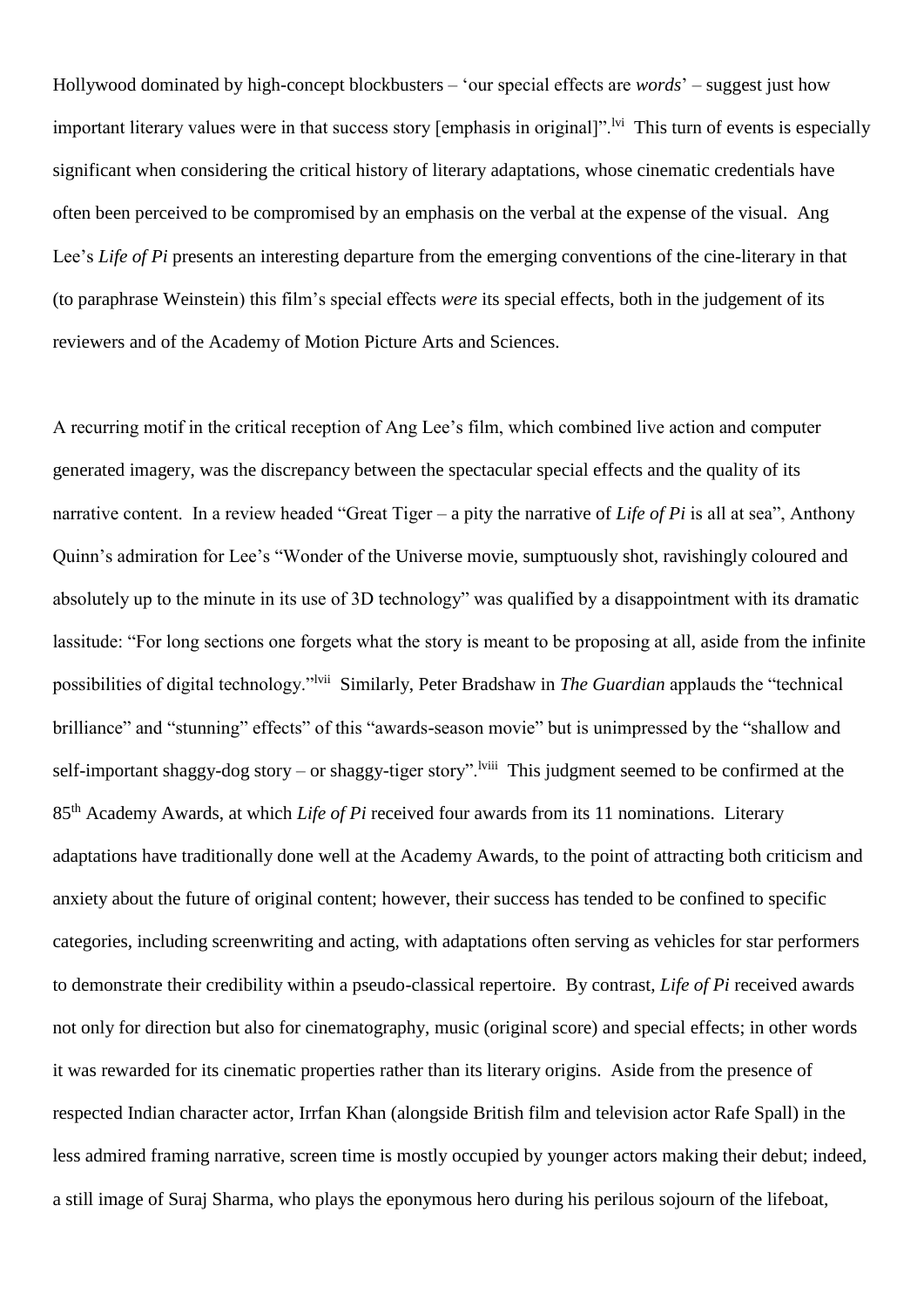provides the key iconography for the film marketing. This image offers a focal point for consideration of the novel's effective canonisation by the combined forces of literary prize culture, adaptation and film industry award: namely the relationship between literary prizes and postcolonial fiction, and between the film industry and the history of colonial representation.

In September 2013 the Man Booker Prize announced that eligibility for the annual award for best original novel would be extended to any novel in English and published by a UK publisher; media coverage of this significant change focussed on the Prize's global ambitions in an increasingly competitive - and crowded literary prize marketplace, and on concerns about the potential dominance of the short-list of titles by American authors. Less discussed was the future of the Prize's distinctive historic relationship with 'Commonwealth' fiction. Sponsored by an agribusiness multinational with historical links to the slave trade (famously denounced by John Berger in his 1972 acceptance speech) and designed to reward novels written by citizens of the United Kingdom or its former colonies (including the Commonwealth and Republic of Ireland) the relationship between the prize and postcolonial fiction has been complex. The Man Booker Prize has brought new readers and markets to non UK authors, but on the condition that their fiction is written in English and published in the UK. It has championed new generations of postcolonial writing  $-$  as exemplified in the award of the 40<sup>th</sup> anniversary Best of Booker to Salman Rushdie's 1981 novel *Midnight's Children* – but it has been also been accused of privileging particular postcolonial voices and genres over others. In his essay "Prizing Otherness: A Short History of the Booker", Graham Huggan proposes that there is a "conflicted relationship between the oppositional politics of postcolonialism and the assimilative machinery of the 'global' literary prize."<sup>lix</sup> Moreover, Rushdie's Booker success sets a problematic precedent for Huggan; he suggests that *Midnight's Children*, "while critical of the commodification of an Orientalised India . . . profited precisely by circulating such commercially viable Orientalist myths."<sup>1x</sup> The award of the 2002 Man Booker Prize to French Canadian author Yann Martel's novel *Life of Pi* would seem to support the thesis that the award privileges a certain brand of post-Rushdie 'magic realism'. Opening in the former French colonial possession of Pondicherry, written from the perspective of a boy who embraces Christian, Hindu and Muslim beliefs (to the consternation of his secular parents) and centring on the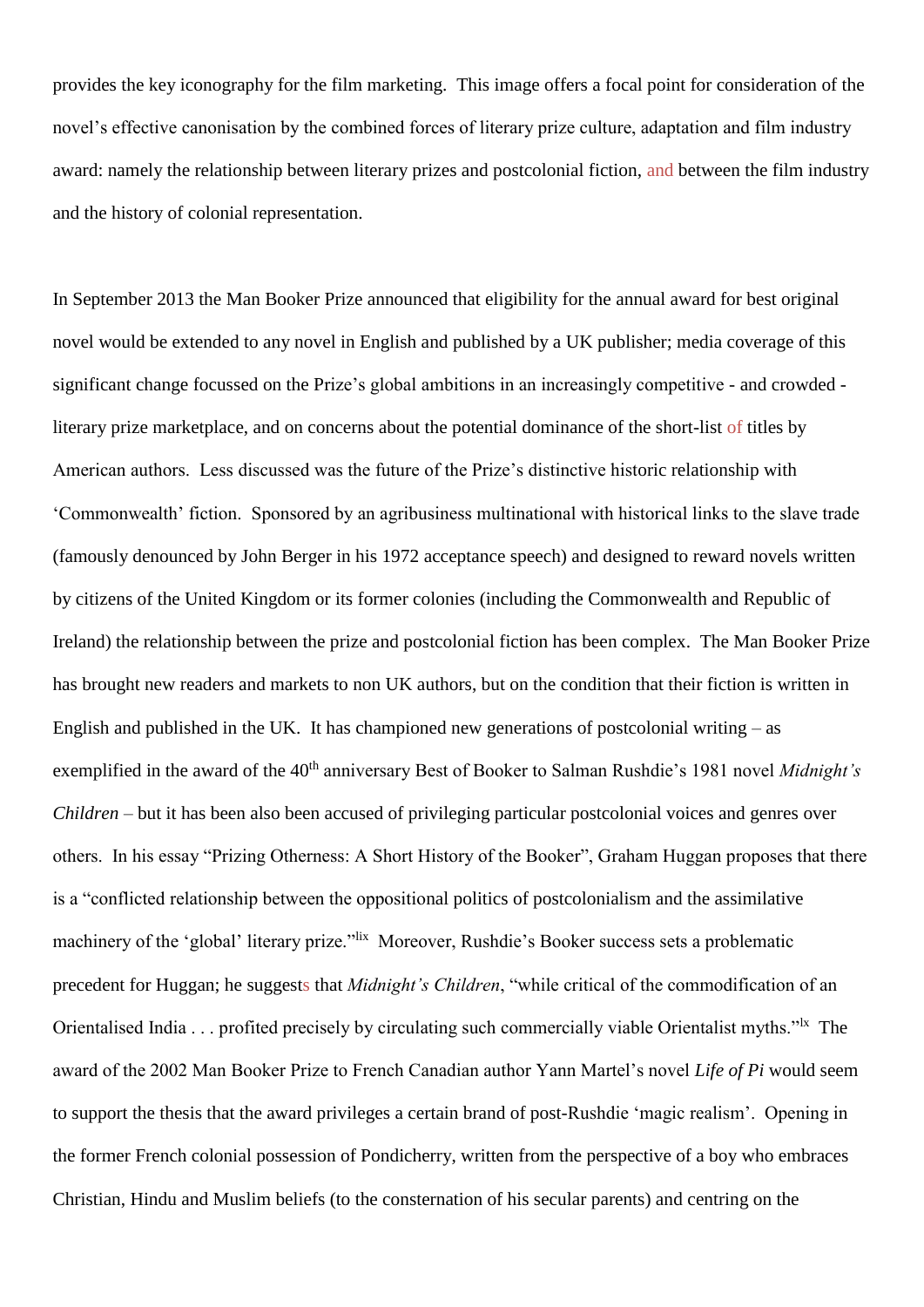shipwreck which tragically thwarts his family's migration from post-Partition India to Canada (on a Panamanian registered Japanese cargo ship with a Taiwanese crew), the novel is ripe with postcolonial significance. Moreover, the territorial politics of the family zoo are transposed to the lifeboat which Pi inhabits with the tiger, Richard Parker, and act as a fantastical metaphor for the challenges of peaceful coexistence. Such themes have a particular importance in the context of global post 9/11 politics. Indeed, Huggan has suggested that the novel "might be said to be an antifundamentalist text that pronounces against dogma of all kinds while provisionally accepting the importance of religious belief as the basis for human interaction in the world."<sup>Ixi</sup> However, the critical reception of Lee's adaptation would seem to suggest that the film did not prompt the same kind of speculation about the possibility of a 'post-secular' world. Indeed, it might be argued that the film's spectacular imagery can more readily be situated in the complex history of cinema's fascination with the 'exotic'.

While the technically astounding CGI Richard Parker played a prominent role in the marketing of this film, those strategies which relied on still images made extensive use of a publicity shot of Suraj Sharma which evoked a older lexicon of unashamedly Orientalist imagery. The shot in question centres on Sharma standing on the canopy of the lifeboat in a posture of self-possession somewhat at odds with the desperate struggle for survival (in the face of starvation or predation) which dominates much of the film's action. Sharma stands squarely with feet planted astride and hands balled into fists at his side, the angles of his arm and legs accentuating the triangular outline of his torso; his upper body is exposed and he wears a headdress resembling a turban. His posture and dress, combined with the fantastic exoticism of his location, recall the iconic image and star persona of the Indian born child and adult actor Sabu Dastagir (1924-1963), more often credited simply as Sabu. Sabu appeared in a number of British and American adventure and fantasy films, including adaptations of fiction by Rudyard Kipling (*Elephant Boy*, directed by Robert Flaherty, 1937; *Jungle Book*, directed by Zoltán Korda, 1942) and versions of the tales from *One Thousand and One Nights*  (*The Thief of Baghdad*, directed by Michael Powell, Ludwig Berger and Tim Whelan, 1940; *Arabian Nights*, directed by John Rawlins, 1942). Indeed, Priya Jaikumar suggests that such was his screen presence and audience appeal that the 'Sabu film' attained the status of a film genre in itself "with its animals, royalty,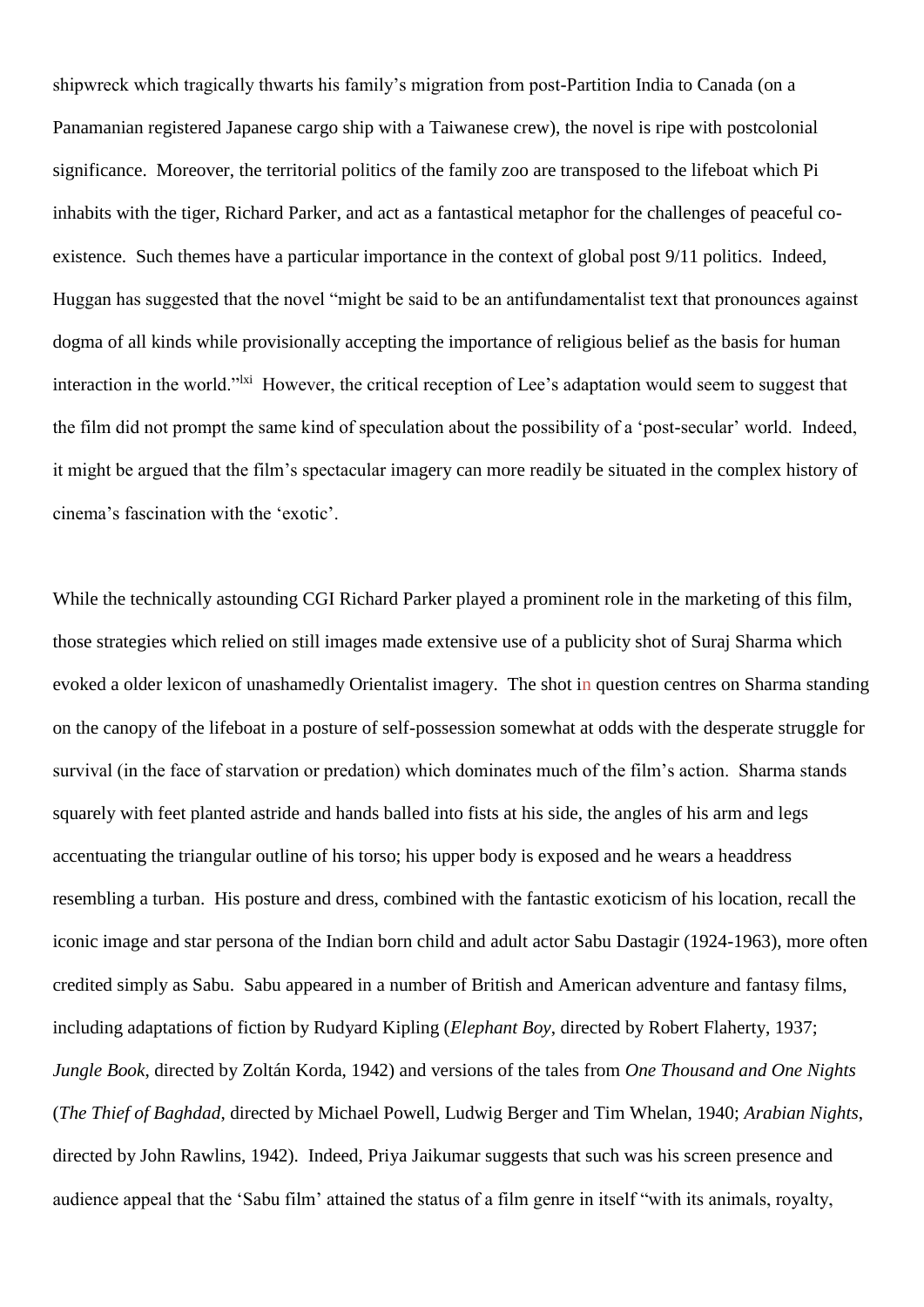magic, superstition and battling beliefs in jungle or wilderness at a non-Western location".<sup>1xii</sup> A charismatic and talented actor, Sabu's screen persona was a complex construction, capitalising on his masculine beauty but containing his star power within strictly circumscribed racial and sexual boundaries. As Jaikumar argues:

Sabu is rarely counted as a man in any of his films. His body is effeminised, made sexually ambiguous with its attributes of over- or under-dress, yielding his figure to a range of desires outside those ruled by conventions of heterosexuality, patriarchy and empire.<sup>lxiii</sup>

One of the few South Asian actors to obtain star status within the Hollywood film industry, he seems at once the willing subject of the Orientalist gaze (which constructs him either as the 'natural' boy or an exoticised 'prince') and the inviting object of subversive desire (his body sexualised and objectified).<sup>1xiv</sup> Moreover, Sabu's screen presence is closely associated with a series of films, produced or directed in the 1930s and 1940s by figures such as Robert and Zoltán Korda, Michael Powell and Emeric Pressburger, which pioneered the use of the new technology of Technicolor. As Sarah Street writes in her essay "'Color consciousness': Natalie Kalmus and Technicolour in Britain", "colour films that were successful . . . were spectacular interventions in a conventional, economy-driven aesthetic system", <sup>lxv</sup> and more especially so in a national cinema in which social realism was the dominant mode and equated with the use of black and white. Sabu appears in two of the three films discussed as case studies in Street's essay (*The Thief of Baghdad* and *Black Narcissus*, directed by Powell and Pressburger, 1947). Indeed, Street argues that:

early discourses on colour . . . linked it with the 'exotic' and 'otherness'. Indeed all three films discussed in this essay are linked by their use of colour to highlight questions of racial difference and exoticism within generic contexts which favoured the foregrounding of colour: the outdoor melodrama and empire film.<sup>lxvi</sup>

This history of technology and representation seems to be evoked in both the marketing and reception of Ang Lee's film adaptation which is able to mobilise a deeply rooted construction of the 'Orient' as a site of visual excess and splendour while at the same time dismissing the film as an empty spectacle.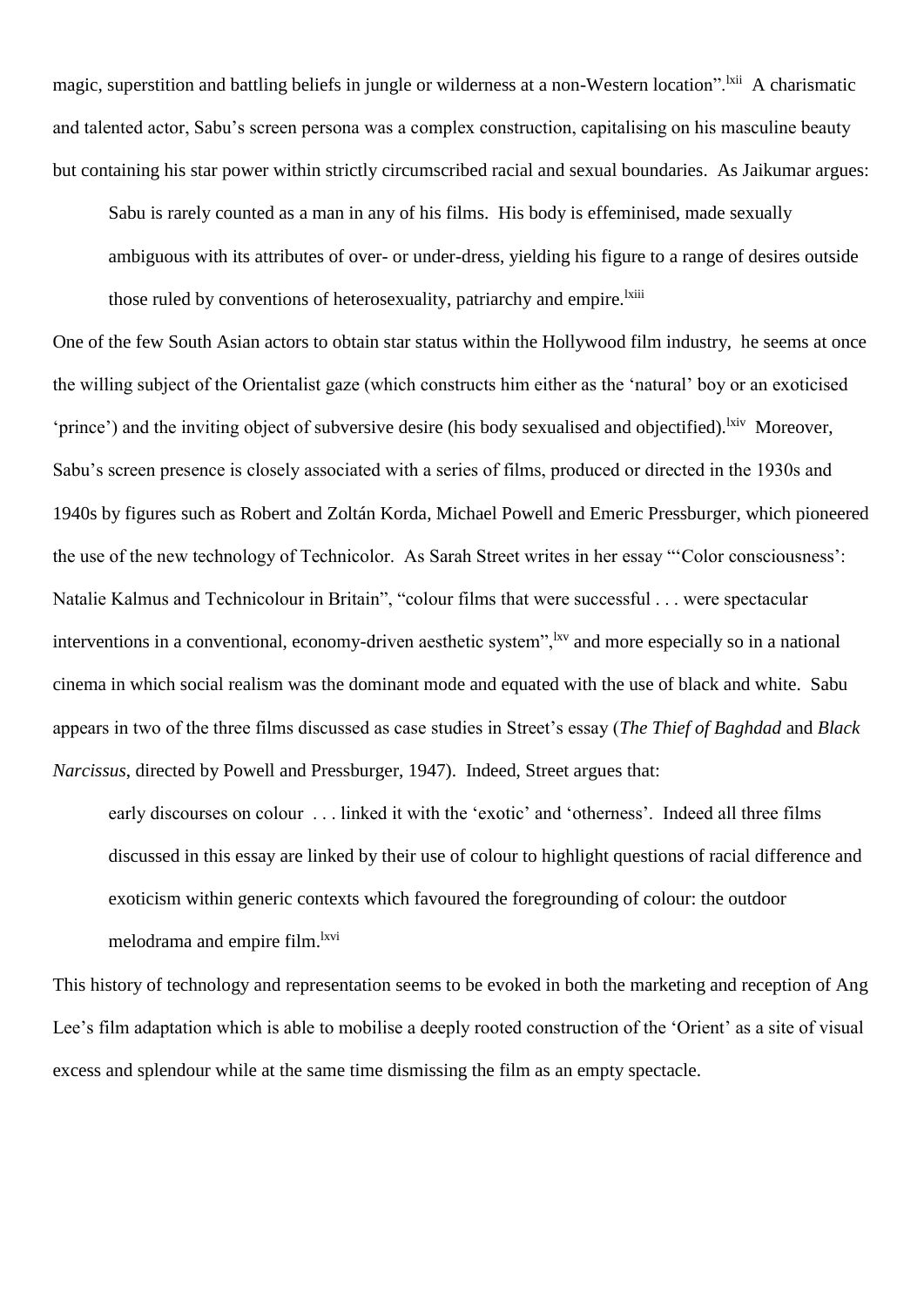In each of the case studies presented above, an aspect of the production, publicity or reception of a contemporaneous adaptation – whether film location or casting strategy, marketing campaign or industry award – provides a starting point for discussion; relevant critical frameworks are then mobilised to inform interpretations responsive to unfolding events. In this way fresh insights are offered into established critical debates and original readings and new questions for analysis are initiated.

However, I would like to conclude by anticipating a question which this strategy might potentially provoke: might not the insights gained through the contemporaneous study of any single film or television adaptation be identical to those achieved through more conventional means, after the passage of years and with the advantage of critical hindsight and the benefit of published scholarship? If the answer is 'yes', then we might reasonably question whether the benefits of this approach outweighs its challenges – including dealing with the contingencies of television broadcasting schedules (in 2007 the question of whether the new television *Frankenstein* would reach the screen before the end of the module kept us all in suspense) and the unevenness of film distribution (in 2008 the theatrical release of *Wuthering Heights* went ahead as scheduled, but was limited to art house film theatres). However, these very contingencies – if and when they occur – are instructive in revealing how specific televisual and cinematic contexts shape and even determine the reception and subsequent critical reputation of film and television adaptations. Moreover, the particular value of a focus on contemporaneous culture is the opportunity it presents to observe, evaluate and contribute to the processes of opinion shaping and canon forming – and to recognise that these processes are by no means a transparent reflection of the 'value' or 'quality' of the adaptation itself. In this way, students are able to gain new insights into the construction of cultural value and the workings of the cultural industries which profit from it; moreover, they are able to recognise their capacity to act as active agents in the production of new meanings, both as students and as citizens.

l

<sup>i</sup> The title was inspired by a popular live broadcast natural history programme, *Autumn Watch*, which was being broadcast by the BBC at the time of first delivery.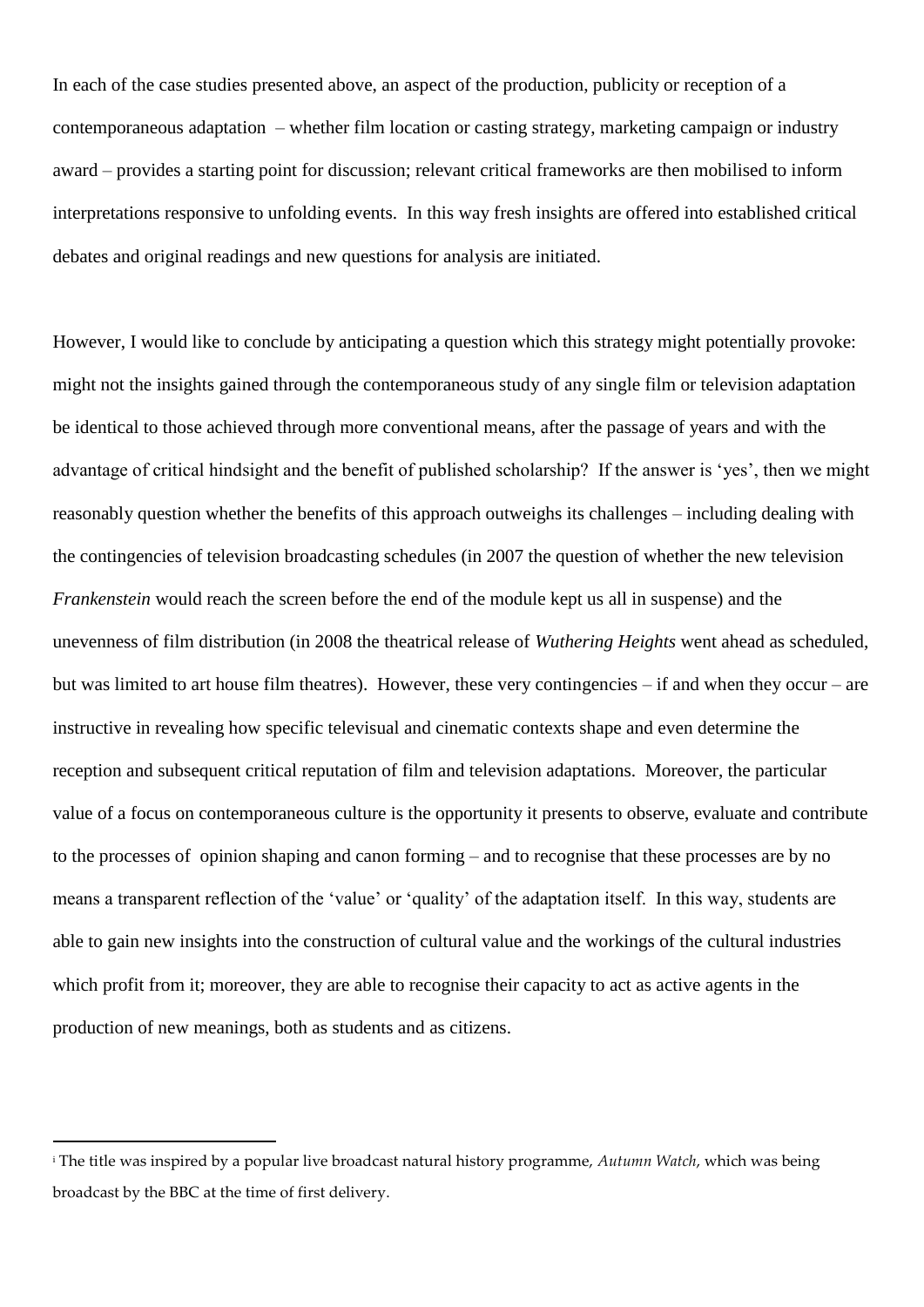ii I would like to thank students at Teesside University for the enthusiasm and insight which they have brought to this

task; their expertise and pleasure in navigating contemporary culture has been a source of real inspiration.

iii Terry Smith, "Contemporary Art and Contemporaneity", *Critical Inquiry* 32:4 (Summer 2006) 703.

iv Other Adaptation Watch topics have included: *Frankenstein* (ITV / Impossible Pictures, 2007); *Atonement* (UK. Dir. Joe Wright, 2007); *Little Dorrit* (BBC, 2008); *Never Let Me Go* (UK. Dir. Mark Romanek, 2010); *The Crimson Petal and the White* (BBC, 2011).

<sup>v</sup> Philip Kemp, "Interview with Julian Jarrold", *Sight & Sound* 18:10 (October 2008) 37.

vi Thomas Leitch, *Film Adaptation and its Discontents: From Gone With the Wind to The Passion of the Christ* (Baltimore: Johns Hopkins University Press, 2007) 174.

vii Sarah Cardwell, *Adaptation Revisited: Television and the Classic Novel* (Manchester and New York: Manchester University Press, 2002) 108.

viii Leitch, *Film Adaptation and its Discontents* 173.

ix Cardwell 112.

<sup>x</sup> Leitch 174.

 $\overline{a}$ 

xi Leitch 175.

xii In an interview with Philip Kemp, Jarrold explained: "We went almost everywhere first but there was nowhere else that felt like a Catholic family had lived there." *Sight & Sound* 18:10 (October 2008) 38.

xiii John J. Su, "Refiguring National Character: The Remains of the British Estate Novel", *MFS: Modern Fiction Studies* 48:3 (Fall 2002) 554.

xiv Constantine Verevis, *Film Remakes* (Edinburgh: Edinburgh University Press, 2006) 106.

- xv Catherine Grant, "Recognising Billy Budd in *Beau Travail*: epistemology and hermeneutics of an autuerist 'free' adaptation" *Screen* 43:1 (2002) 59.
- xviA.O Scott, "Bright Young Things in Love and Pain", The New York Times, July 25 2008. Accessed November 29 2013. [http://www.nytimes.com/2008/07/25/movies/25brid.html?\\_r=0.](http://www.nytimes.com/2008/07/25/movies/25brid.html?_r=0)

xvii Scott, "Bright Young Things in Love and Pain".

xviii Roger Ebert. "*Brideshead Revisited* [2008]" [Review]. *Rogerebert.com*. Date accessed: November 29 2013.

<http://www.rogerebert.com/reviews/brideshead-revisited-2008>

xix Philip French. "*Brideshead Revisited* [2008]" [Review]. *The Observer*. October 5 2013. Date accessed November 29 2013. <http://www.theguardian.com/film/2008/oct/05/periodandhistorical.drama>

xx Peter Bradshaw. "*Brideshead Revisited* [2008]" [Review]. *The Guardian*. October 3 2008. Date accessed: November 29 2013. <http://www.theguardian.com/film/2008/oct/03/drama.periodhistorical>

xxi Bradshaw, "*Brideshead Revisited* [2008]" [Review].

xxii French, "*Brideshead Revisited* [2008]" [Review]. .

xxiii Scott, "Bright Young Things in Love and Pain".

xxiv Bradshaw, "*Brideshead Revisited* [2008]" [Review].

xxv Amy Raphael, "Love Will Tear Us Apart", *Sight & Sound* 21:12 (December 2011) 34.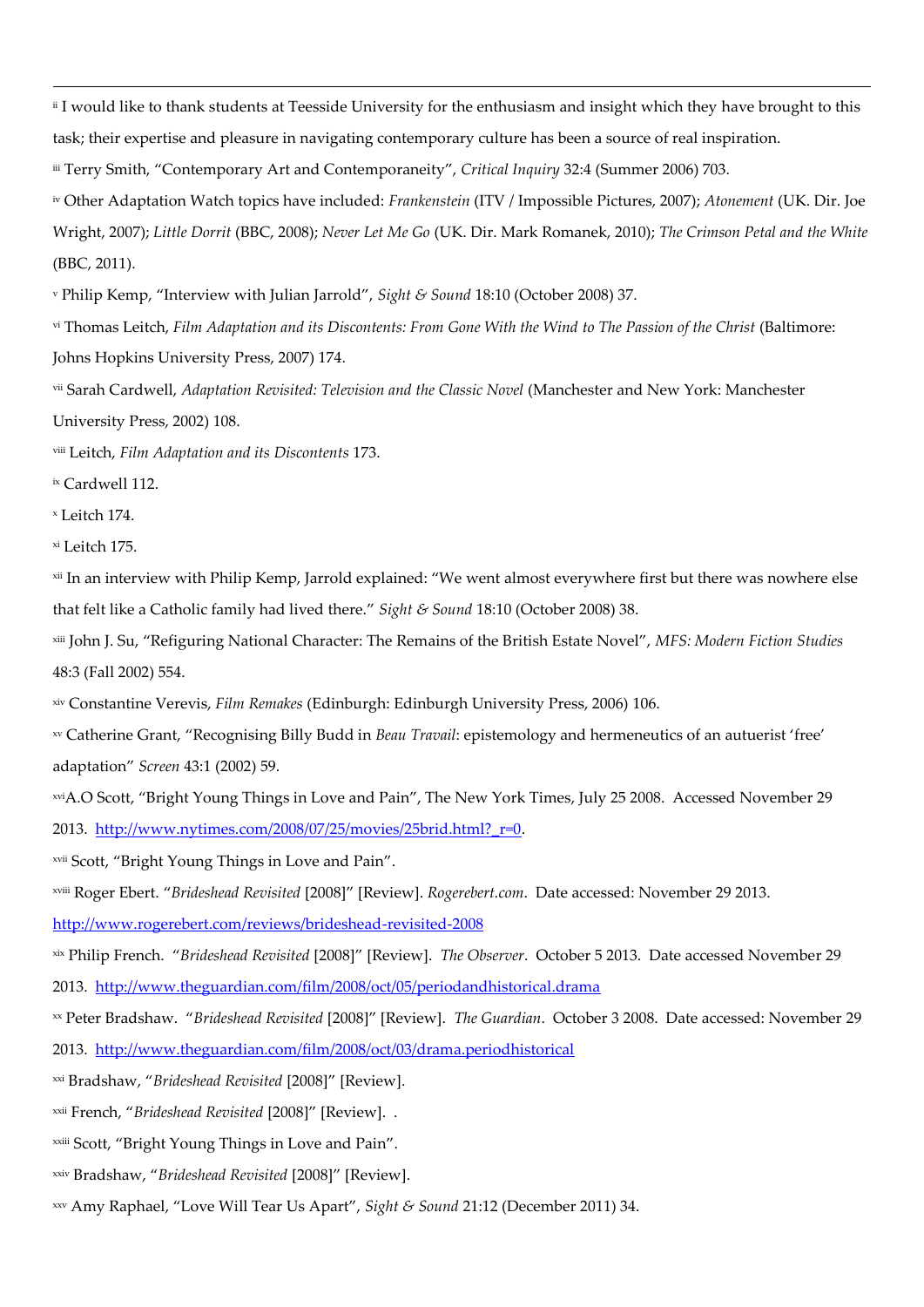xxvi Raphael, "Love Will Tear Us Apart" 36

 $\overline{a}$ 

xxvii Kate Stables, "*Wuthering Heights*" [Review], *Sight & Sound* 21:12 (December 2011) 82.

xxviii Peter Bradshaw, "*Wuthering Heights*" [Review], *The Guardian*, November 10, 2011. Date accessed December 3 2011. <http://www.theguardian.com/film/2011/nov/10/wuthering-heights-film-review>

xxix Bradshaw, "*Wuthering Heights*" [Review].

xxx Stables, "*Wuthering Heights*" [Review].

xxxi Bradshaw, "*Wuthering Heights*" [Review].

xxxii Raphael, "Love Will Tear Us Apart" 36

xxxiii Anthony Quinn, "*Wuthering Heights*" [Review], *The Independent*, November 11, 2011. Date accessed: December 3

2013. <http://www.independent.co.uk/arts-entertainment/films/reviews/wuthering-heights-15-6259989.html>

xxxiv French, "*Wuthering Heights*" [Review].

xxxv Bradshaw, "*Wuthering Heights*" [Review].

xxxvi Paterson Joseph, "Why *Wuthering Heights* Gives Me Hope", *The Guardian*. November 11 2011. Date accessed: December 3 2013.<http://www.theguardian.com/commentisfree/2011/nov/11/wuthering-heights-black-actors>

xxxvii Stephen Bourne, "Secrets and lies: black British histories and British historical films" *British Historical Cinema: The* 

*history, heritage and costume film*, ed. Claire Monk and Amy Sergeant (London and New York: Routledge, 2002) 48.

xxxviii Sarita Malik, *Representing Black Britain: Black and Asian Images on Television* (London: Sage, 2002) 142.

xxxix Bourne, "Secrets and lies: black British histories and British historical films"49.

x<sup>1</sup> Munroe quoted in Bourne, "Secrets and lies: black British histories and British historical films" 49.

xli Emily Brontë, *Wuthering Heights* (Oxford: Oxford University Press, 1982) 35.

xlii Brontë, *Wuthering Heights* 48.

xliii Susan Meyer, *Imperialism at Home: Race and Victorian Women's Fiction* (New York: Cornell University Press, 1996) 97. xliv Brontë, *Wuthering Heights* 48.

xlv Brontë, *Wuthering Heights* 34.

xlvi Brontë, *Wuthering Heights* 35.

xlvii Elsie Michie, "From Siminized Irish to Oriental Despots: Heathcliff, Rochester and Racial Difference," *NOVEL: A Forum on Fiction* 25:2 (Winter, 1992) 129.

xlviii Meyer 98.

xlix Anthony Quinn, "*Life of Pi* [Review]", *The Independent*, December 20 2012. Date accessed: December 6 2012. [http://www.independent.co.uk/arts-entertainment/films/reviews/film-review-great-tiger--a-pity-the-narrative-of-life](http://www.independent.co.uk/arts-entertainment/films/reviews/film-review-great-tiger--a-pity-the-narrative-of-life-of-pi-is-all-at-sea-8427929.html)[of-pi-is-all-at-sea-8427929.html#](http://www.independent.co.uk/arts-entertainment/films/reviews/film-review-great-tiger--a-pity-the-narrative-of-life-of-pi-is-all-at-sea-8427929.html)

<sup>l</sup> Claire Squires, *Marketing Literature: The Making of Contemporary Writing in Britain* (London: Palgrave Macmillan, 2009) 97.

li James F. English, *The Economy of Prestige: Prizes, Awards and the Circulation of Cultural Value* (Cambridge, Massachusetts; London, England: Harvard University Press, 2005) 26.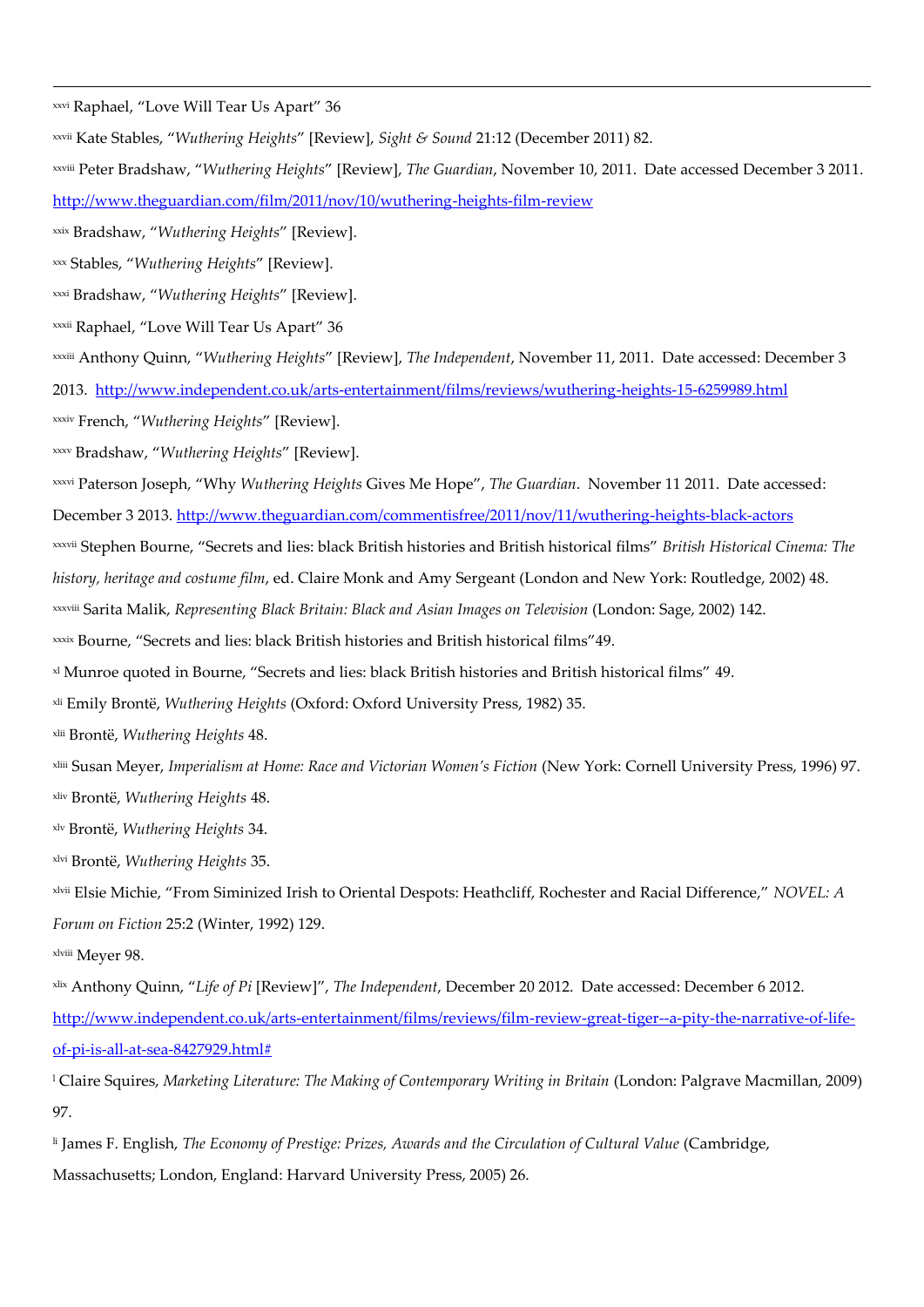London: Routledge, 2012) 109. liii Murray, *The Adaptation Industry* 104. liv Jim Collins, *Bring on the Books for Everybody: How Literary Culture Became Popular Culture* (Durham and London: Duke University Press, 2010) 145. lv Collins, *Bring on the Books for Everybody* 119. lvi Collins, *Bring on the Books for Everybody* 117. lvii Anthony Quinn, "*Life of Pi* [Review]", *The Independent* December 20 2012. Date Accessed: December 8 2013. [http://www.independent.co.uk/arts-entertainment/films/reviews/film-review-great-tiger--a-pity-the-narrative-of-life](http://www.independent.co.uk/arts-entertainment/films/reviews/film-review-great-tiger--a-pity-the-narrative-of-life-of-pi-is-all-at-sea-8427929.html)[of-pi-is-all-at-sea-8427929.html](http://www.independent.co.uk/arts-entertainment/films/reviews/film-review-great-tiger--a-pity-the-narrative-of-life-of-pi-is-all-at-sea-8427929.html) lviii Peter Bradshaw, "*Life of Pi* [Review]", *The Guardian*, December 20 2012. Date accessed December 9 2013. <http://www.theguardian.com/film/2012/dec/20/life-of-pi-review> lix Graham Huggan, "Prizing Otherness: A Short History of the Booker", *The Post-Colonial Exotic: Marketing the Margins* (London and New York: Routledge, 2001) 118. <sup>1x</sup> Huggan, "Prizing Otherness: A Short History of the Booker" 115. lxi Graham Huggan, "Is the "Post" in "Postsecular" the "Post" in "Postcolonial"?" *MFS: Modern Fiction Studies* 56:4 (2010) 764-765.

lii Simone Murray, *The Adaptation Industry: The Cultural Economy of Contemporary Literary Adaptation* (New York and

- lxii Priya Jaikumar, "Sabu's Skins: The Transnational Stardom of an Elephant Boy", *Wasafiri* 27:2 (2012) 63. lxiii Jaikumar 64.
- lxiv See also Ian Iqbal Rashid, "Song of Sabu: Hollywood Cinema and the Displacement of Desire", *Wasafiri* 23 (1996) 33- 39.

lxv Sarah Street, "'Color consciousness': Natalie Kalmus and Technicolour in Britain", *Screen* 50:2 (Summer 2009) 208. lxvi Street, "'Color consciousness': Natalie Kalmus and Technicolour in Britain", 199-200.

# **Bibliography**

 $\overline{a}$ 

- Bourne, Stephen. "Secrets and lies: black British histories and British historical films." *British Historical Cinema: The history, heritage and costume film*. Ed. Claire Monk and Amy Sergeant. London and New York: Routledge, 2002.
- Bradshaw, Peter. "*Brideshead Revisited* [2008]" [Review]. *The Guardian*. October 3 2008. Date accessed: 29 November 2013. <http://www.theguardian.com/film/2008/oct/03/drama.periodhistorical>
- Bradshaw, Peter. "*Life of Pi* [Review]". *The Guardian*, December 20 2012. Date accessed December 9 2013.<http://www.theguardian.com/film/2012/dec/20/life-of-pi-review>
- Bradshaw, Peter. "*Wuthering Heights*" [Review]. *The Guardian*. November 10, 2011. Date accessed December 3 2011. <http://www.theguardian.com/film/2011/nov/10/wuthering-heights-film-review>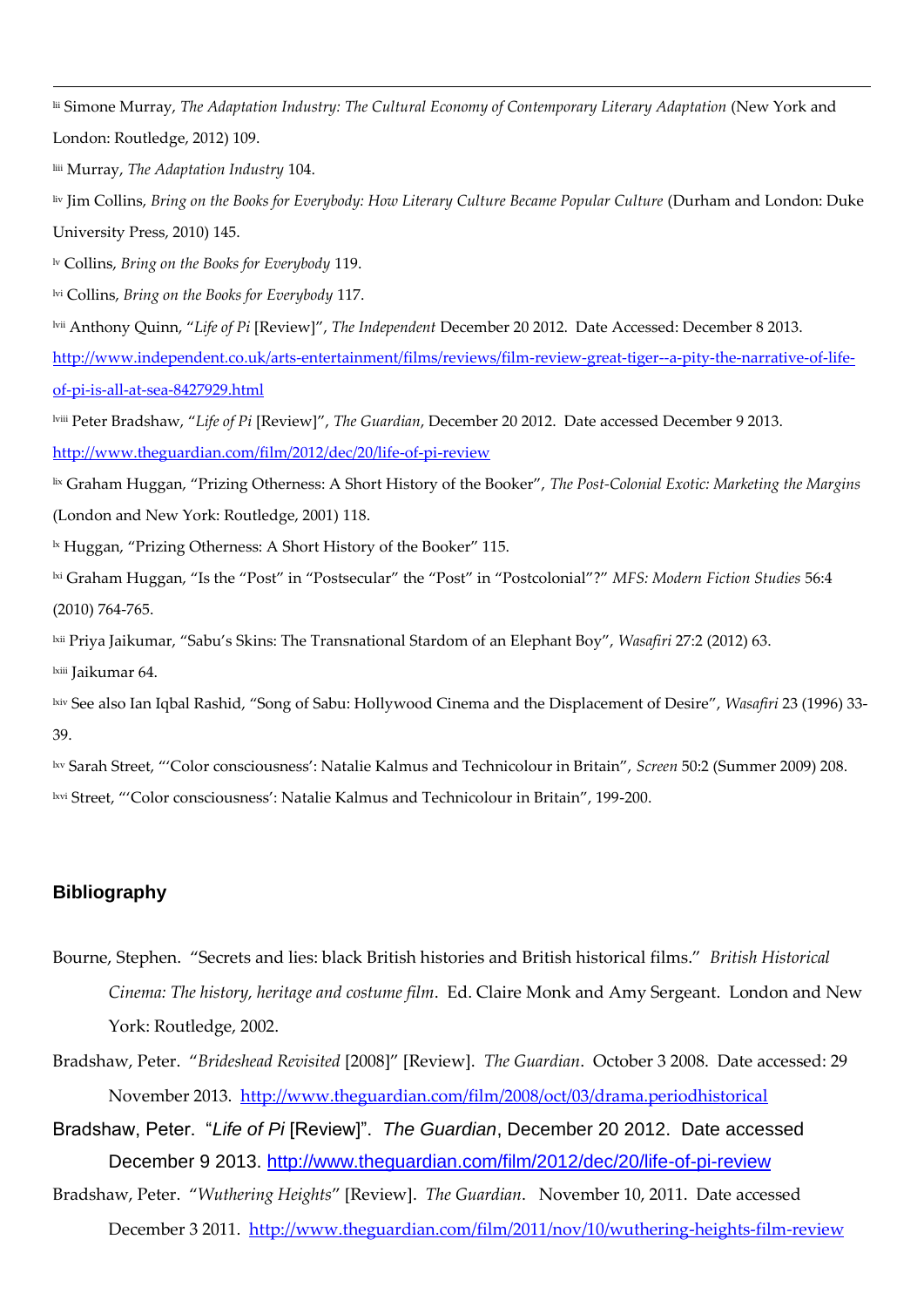Brontë, Emily. *Wuthering Heights.* Oxford: Oxford University Press, 1982.

 $\overline{a}$ 

- Cardwell, Sarah. *Adaptation Revisited: Television and the Classic Novel*. Manchester and New York: Manchester University Press, 2002.
- Collins, Jim. "The Movie Was Better: The Rise of the Cine-Literary". *Bring on the Books for Everybody: How Literary Culture Became Popular Culture*. Durham and London: Duke University Press, 2010.
- Ebert, Roger. "*Brideshead Revisited* [2008]" [Review]. *Rogerebert.com*. Date accessed: November 29.2013. <http://www.rogerebert.com/reviews/brideshead-revisited-2008>
- English, James F. *The Economy of Prestige: Prizes, Awards and the Circulation of Cultural Value*. Cambridge, Massachusetts; London, England: Harvard University Press, 2005.
- French, Philip. "*Brideshead Revisited* [2008]" [Review]. *The Observer*. October 5 2013. Date accessed November 29 2013. <http://www.theguardian.com/film/2008/oct/05/periodandhistorical.drama>
- French, Philip. "*Wuthering Heights*" [Review]. *The Observer*. November 13, 2011. Date accessed December 3 2013. <http://www.theguardian.com/film/2011/nov/13/wuthering-heights-andrea-arnold-review>
- Grant, Catherine. "Recognising Billy Budd in *Beau Travail*: epistemology and hermeneutics of an autuerist 'free' adaptation" *Screen* 43:1 (2002) 57-73.
- Huggan, Graham "Is the "Post" in "Postsecular" the "Post" in "Postcolonial"?" *MFS: Modern Fiction Studies* 56:4 (2010) 751-768.
- Huggan, Graham. "Prizing Otherness: A Short History of the Booker". *The Post-Colonial Exotic: Marketing the Margins*. London and New York: Routledge, 2001.
- Jaikumar, Priya. "Sabu's Skins: The Transnational Stardom of an Elephant Boy". *Wasafiri* 27:2 (2012) 60-67.
- Joseph, Paterson. "Why *Wuthering Heights* Gives Me Hope". *The Guardian*. November 11 2011. Date accessed: December 3 2013. [http://www.theguardian.com/commentisfree/2011/nov/11/wuthering](http://www.theguardian.com/commentisfree/2011/nov/11/wuthering-heights-black-actors)[heights-black-actors](http://www.theguardian.com/commentisfree/2011/nov/11/wuthering-heights-black-actors)
- Kemp, Philip. "Interview with Julian Jarrold". *Sight & Sound* 18:10 (October 2008) 37-38.
- Leitch, Thomas. *Film Adaptation and its Discontents: From Gone With the Wind to The Passion of the Christ*. Baltimore: Johns Hopkins University Press, 2007.
- Malik, Sarita. *Representing Black Britain: Black and Asian Images on Television*. London: Sage, 2002.
- Meyer, Susan. *Imperialism at Home: Race and Victorian Women's Fiction*. New York: Cornell University Press, 1996.
- Michie, Elsie. "From Siminized Irish to Oriental Despots: Heathcliff, Rochester and Racial Difference," *NOVEL: A Forum on Fiction* 25:2 (Winter, 1992) 125-140.